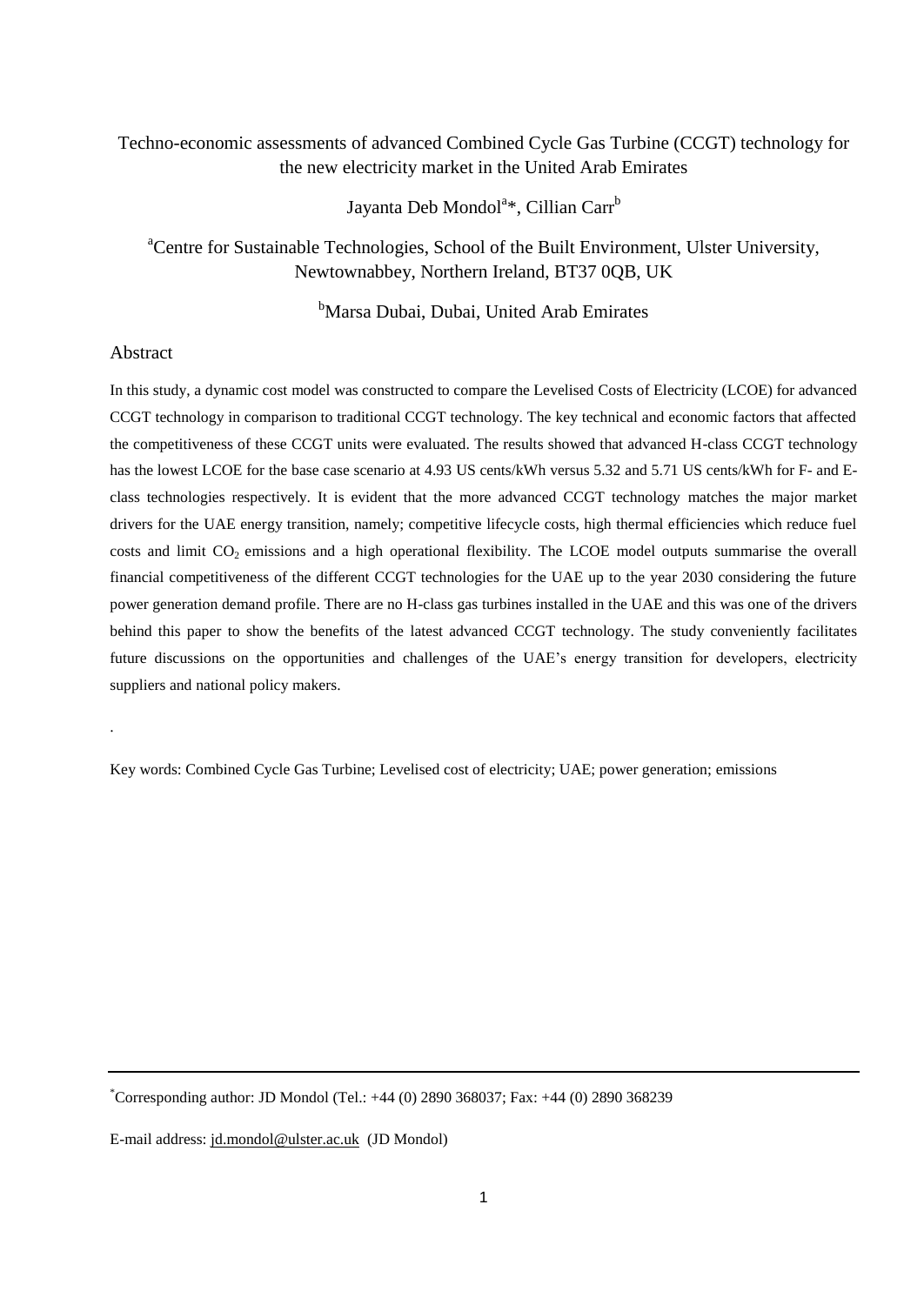# **1.0 Introduction**

Electricity demand and supply growth has several drivers. These can include economic growth, fuel prices, peak loads and seasonal variances, energy intensity, industry structure, renewable policies and availability and security of supply (OME, 2007). In the United Arab Emirates (UAE), the annual energy demand has grown steadily over the last six years at an average of 4% (Strategy&, 2015) and the peak energy demand will double from 23GW in 2010 to 52GW by 2030 (Masdar Institute & IRENA, 2015).

The electricity demand and supply growth in the UAE are mainly due to its expanding economy and population, the hot desert environment, energy intensive industries and high personal incomes that translate into high levels of energy consumption (Sgouridis, et al., 2013). The high national energy demand is leading to two significant issues for the country; firstly the UAE has one of the highest carbon footprints in the world (IBP Inc., 2015) and second, the depletion of its natural gas reserves, on which it is almost entirely dependent on for electricity generation, is leading to an enormous energy shortage (Dargin, 2010). Both of these issues highlight the need for a sustainable energy transition strategy to reduce the environmental impact of electricity generation and to secure reliable and sustainable energy sources. In this regard, the UAE, despite having some of the largest reserves of oil and gas in the world, is currently diversifying its energy mix away from hydrocarbon-based electricity generation and is pursuing low carbon and renewable energy programmes (Jamil, et al., 2016). The UAE is aiming for nearly 20% of low-carbon electricity production from nuclear power plants and renewable energy by 2020.

Approximately 98% of the power generated in the UAE is currently from natural gas fired power plants (UAE MOE, 2014). Combined Cycle Gas Turbine (CCGT) technology is the most widely utilised and these plants traditionally operate continuously and at maximum efficiency to supply the base electricity demand (Troy, 2011). They therefore tend to have poor operational flexibility. If the UAE national energy policy continues as planned to 2030, renewable energy projects will account for more than 6.5GW of the power generation mix and will be predominantly derived from solar power with photovoltaic (PV) cells considered to be the highest potential technology (Jamil, et al., 2016). Nuclear power shall compromise of 5.6GW of generation capacity and clean coal shall compromise of 3.6GW. These new lowcarbon power penetrations will demand a greater flexibility within the existing robust and heavily inclined base load CCGT power system.

The existing CCGT power plants will be required to operate on a more flexible basis to account for load variations and two shift operations caused by the solar PV generation which is intermittent and totally absent at night (Kirwan, 2014). Older and more inefficient CCGT plants, originally designed with base load dispatch characteristics, will become forced out of the market place by the new more efficient and lower cost merit plants. This will have a detrimental effect on the economic viability of older generators and in order to survive in the new marketplace, it is necessary that they adapt to more flexible operations (EPRI, 2004).

Cyclic operation via daily start/stops, fast loading and part-load operation for a CCGT plant introduce new mechanisms of damage and increase deterioration on CCGT plant"s components. This can reduce the reliability and lifetime of the plant and increases maintenance and repair costs (Robertson, et al., 2010). Bullinger (2012) shows that by introducing advanced CCGT technology or by facilitating existing CCGT units to operate more flexibly, either though enhanced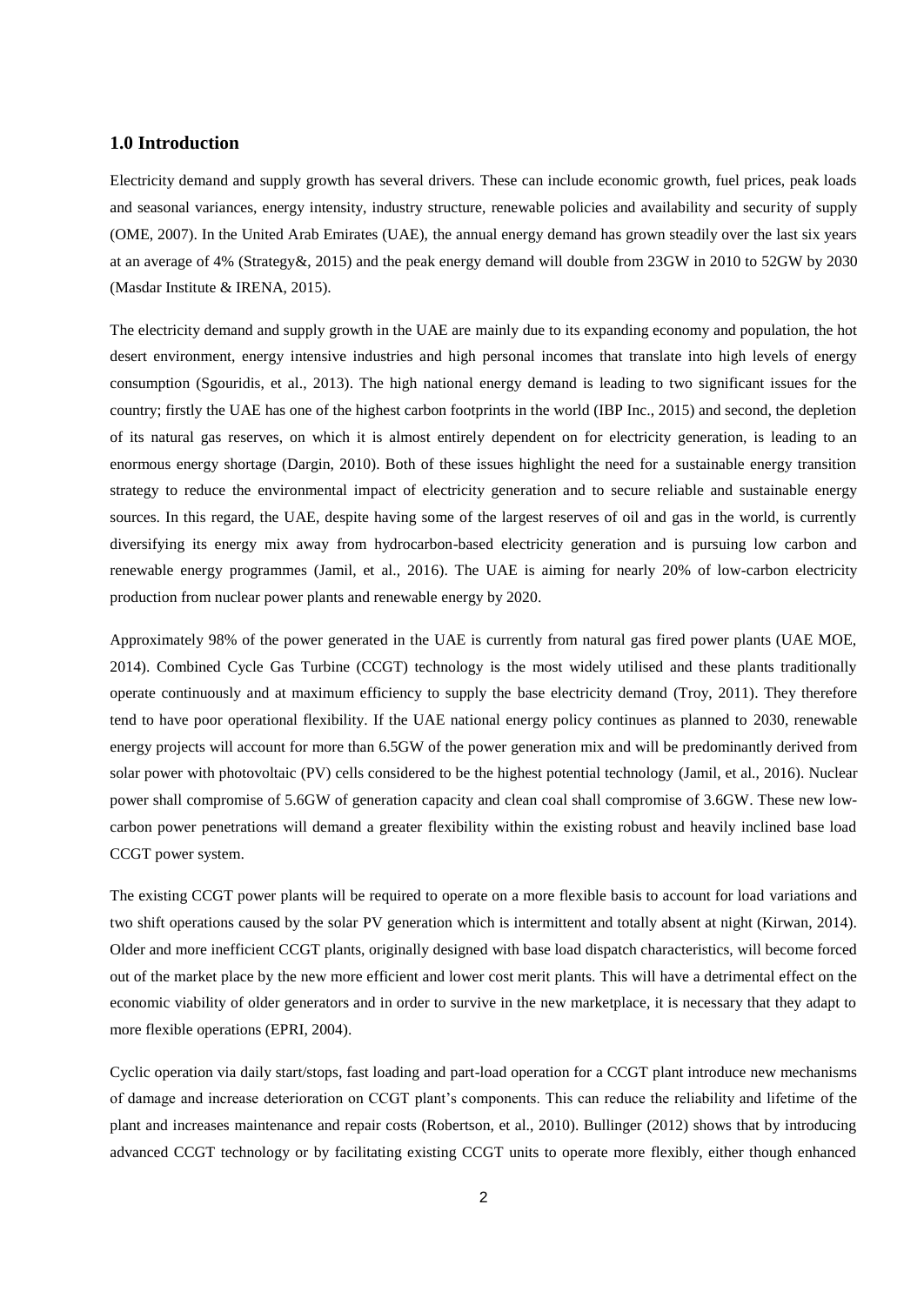design features and components or through open-cycle operations, the impacts of cyclic operation may be reduced. CCGT plants will therefore have the opportunity to continue generating power and revenue during times when they would otherwise be shut down.

The study undertakes a techno-economic analysis of the operational flexibility of advanced CCGT technology to meet the UAE"s changing power generation profile. By defining the technical and economic impacts of the introduction of low carbon and renewable energy on the existing power grid, the objective of this study is to qualify the technical and economic opportunities and challenges of the UAE"s energy transition. In particular, the Levelised Costs of Electricity (LCOE) for traditional and advanced CCGT were examined as they are a useful measure for quick cost comparison between different power generation technologies. This is especially true in the UAE electricity market where production and selling prices are regulated by the government. The LCOE model outputs summarise the overall financial competiveness of the different CCGT technologies for the UAE up to the year 2030. The study aims to conveniently facilitate future discussions on the opportunities and challenges of the UAE's energy transition for developers, electricity suppliers and national policy makers.

### **2.0 Methodology**

The operational benefits of advanced flexible CCGT technology for the future UAE energy market was performed by analysing LCOE results. The LCOE facilitated the comparison of the cost of producing one kWh by different technologies. The output of the LCOE calculation was reviewed against the major market drivers for the UAE energy transition, namely; low investment costs, high thermal efficiencies which reduce fuel costs and limit  $CO<sub>2</sub>$  emissions, high operational flexibility and high availability. The final output of the LCOE results in a specific cost that was calculated with a set of assumptions. Therefore a sensitivity analysis was conducted to provide a better understanding of the factors which may have a large impact on the LCOE calculation.

### 2.1 LCOE Model

The LCOE of a given technology is the ratio of the total costs (including capital and operating costs), to the total amount of electricity assumed to be generated during plant lifetime. Both the total costs and the amount of electricity are quantified in Net Present Value (NPV) terms. This means that the future costs and generation are discounted when compared to today"s values. LCOE can be considered as the price at which the electricity must be sold at to break even over the lifetime of the asset. It is an essential economic concept that any power generation plant costs should be recovered by the useful energy it produces over its lifetime (Ramadhan, et al., 2013). The advantages of using a LCOE calculation is that standardises the units of measuring the lifecycle costs of producing electricity thereby easily facilitating comparisons of the competiveness between power generation technologies with different operating characteristics (World Energy Council, 2013). Given the structure of the electricity market in UAE where production and selling prices are regulated by the government, the LCOE is an excellent measure for cost comparison between different power generation technologies.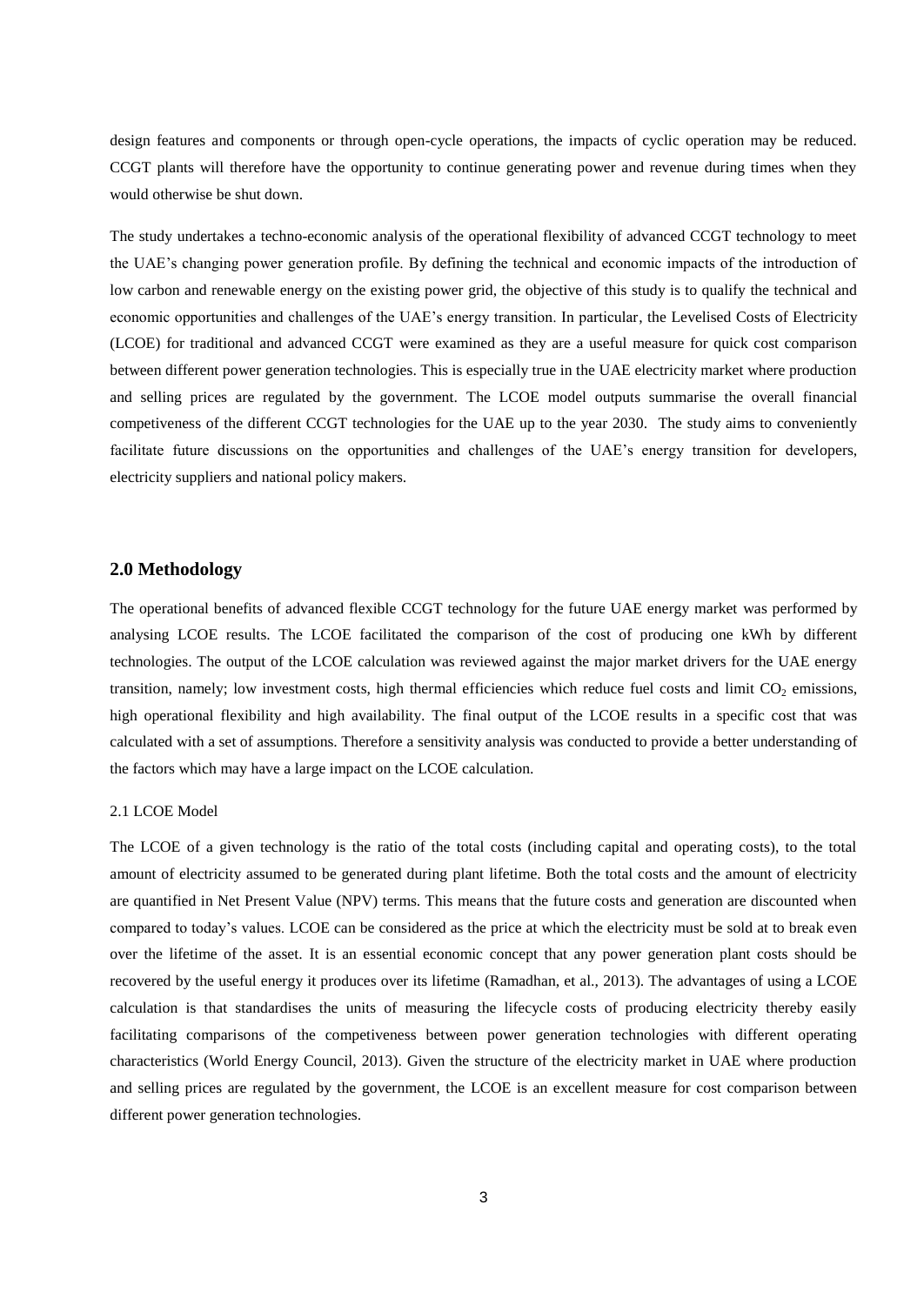For this study an excel spreadsheet model was developed to calculate and compare the LCOE for different CCGT technologies. A key feature of the model is that it is flexible to allow the introduction of different scenarios and inputs upon which the impact in variation can be examined. Key inputs to calculating LCOE included capital costs, fuel costs, discount rate, fixed and variable Operation and Maintenance (O&M) costs, power output, plant efficiency, degradation rate and an utilisation rate for each technology. Figure 1 depicts how the LCOE was calculated in a flow chart format.



Figure 1 LCOE calculation flow chart

The LCOE was calculated using the formula described in Equation 1 and is denoted in US cents/kWh.

$$
LCOE = \frac{CC \times PC + \sum \bigg[\frac{FC \times (1 + FE) + FO \& M \times PC + VO \& M \times MWh \times (1 - DF)^n}{(1 + DR)^n}\bigg]}{\sum \frac{[MWh \times (1 - DF)]^n}{(1 + DR)^n}}
$$

Where,

[1]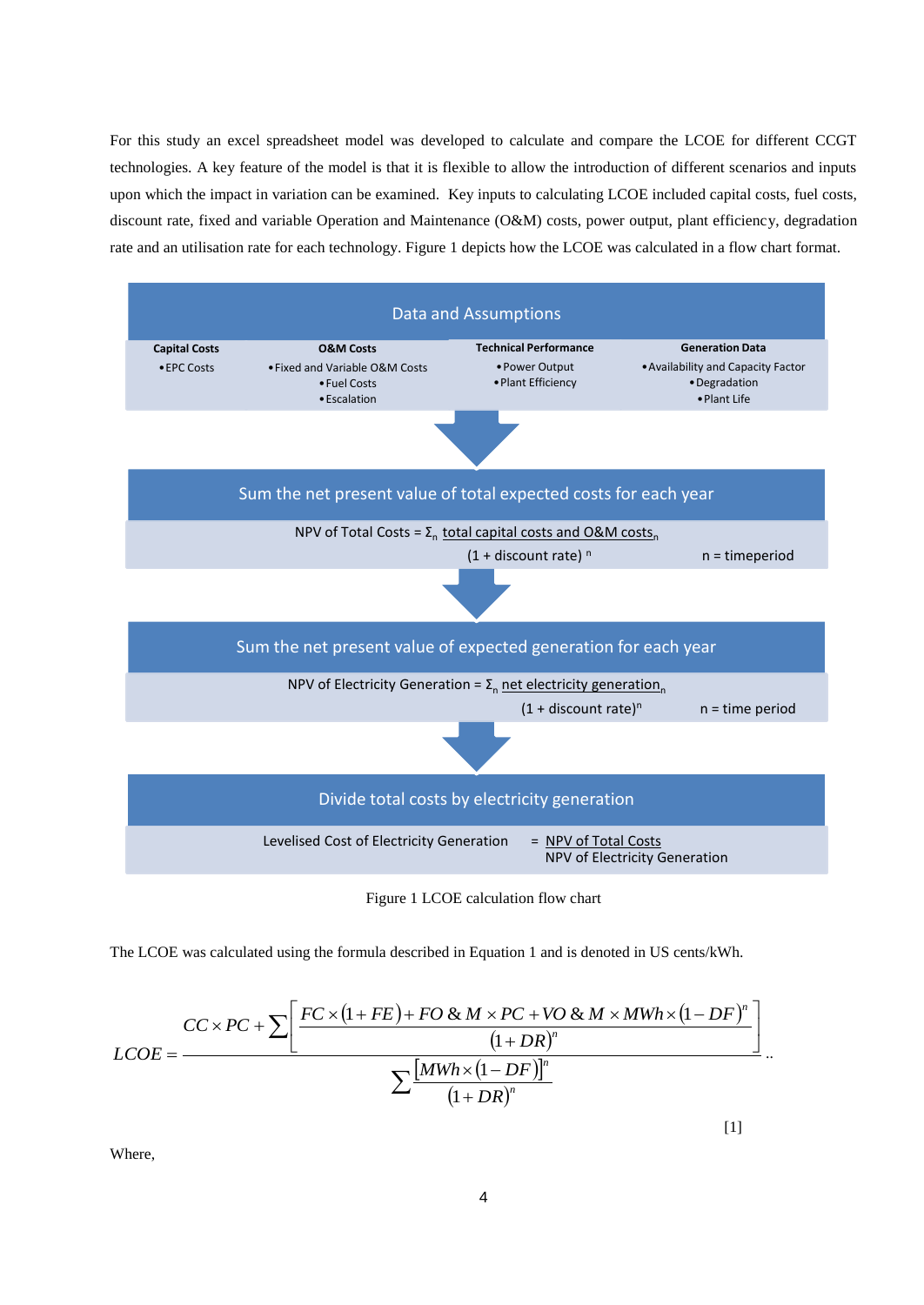CC: Capital Costs; PC: Plant Capacity; FC: Fuel Costs; FE: Fuel Escalation; FO&M: Fixed O&M Costs; VO&M: Variable O&M Costs; DF: Degradation Factor; DR: Discount Rate

The LCOE model output represents a minimum breakeven tariff in US cents/kWh for each CCGT technology. All costs presented in this paper are based on 2015 \$. The exchange rate considered in the LCOE model is 1 UAE Dirham (AED)  $= 0.27220$  US Dollar (\$). It is important to note that the AED is pegged to the \$ so the currency exchange rate is fixed (Marsh, 2015).

### 2.2 Factors that influence the LCOE

Fossil fuel technologies such as CCGTs which have significant fuel costs over the plant lifetime are significantly affected by both the fuel costs and capital costs in the LCOE calculations. The use of fuel subsidies that lower the fuel price and any other incentives or taxes, such as tax credits or emissions taxes, can also impact the LCOE calculation. As with any assumption, there is an element of uncertainty and the actual values will change across different regions and also with time as technologies advance and fuel prices change (NREL, 2010).

The capacity factor is also influential and it depends on the power generation mix and the load characteristics of the locality. Since power generation output is a core piece of a LCOE calculation and is inversely proportional to the total costs, the higher the capacity factor the lower the generation cost. It is also noted by the EIA (2015) that since load must be continuously balanced; flexible units whose output can be varied to follow demand typically are more valuable than less flexible units such as base-load thermal plants or intermittent renewable energy sources.

#### 2.3 Sensitivities

LCOE calculations are highly sensitive to the underlying data and assumptions used including those on capital costs, fuel prices, operating costs, discount rates and the capacity factors. As such it is often more appropriate to consider a range of cost estimates rather than point estimates. In order to illustrate some of these sensitivities a high, medium and low case of ranges are considered.

### 2.4 LCOE boundaries and exclusions

Determining the LCOE costs of a power generation technology is not straightforward and depends heavily on the assumptions made and the boundaries and exclusions for costing. The study aims to facilitate a quick comparison of the total costs of different CCGT technology on an equal basis, and it does not necessarily represent the actual costs in the market. For this study the boundary limits for costing were considered as being within the fence of the generation assets and the energy transmitted was at the export side of the main transformer. Only the costs borne in relation to the plant operation asset were considered and excluded all subsidies and support mechanisms (e.g. minimum capacity payments). The assumed costs excluded the expense of connecting to the electrical grid and did not include any transmission and distribution costs. No revenue streams selling electricity nor from any ancillary support markets are considered (e.g. spinning reserve).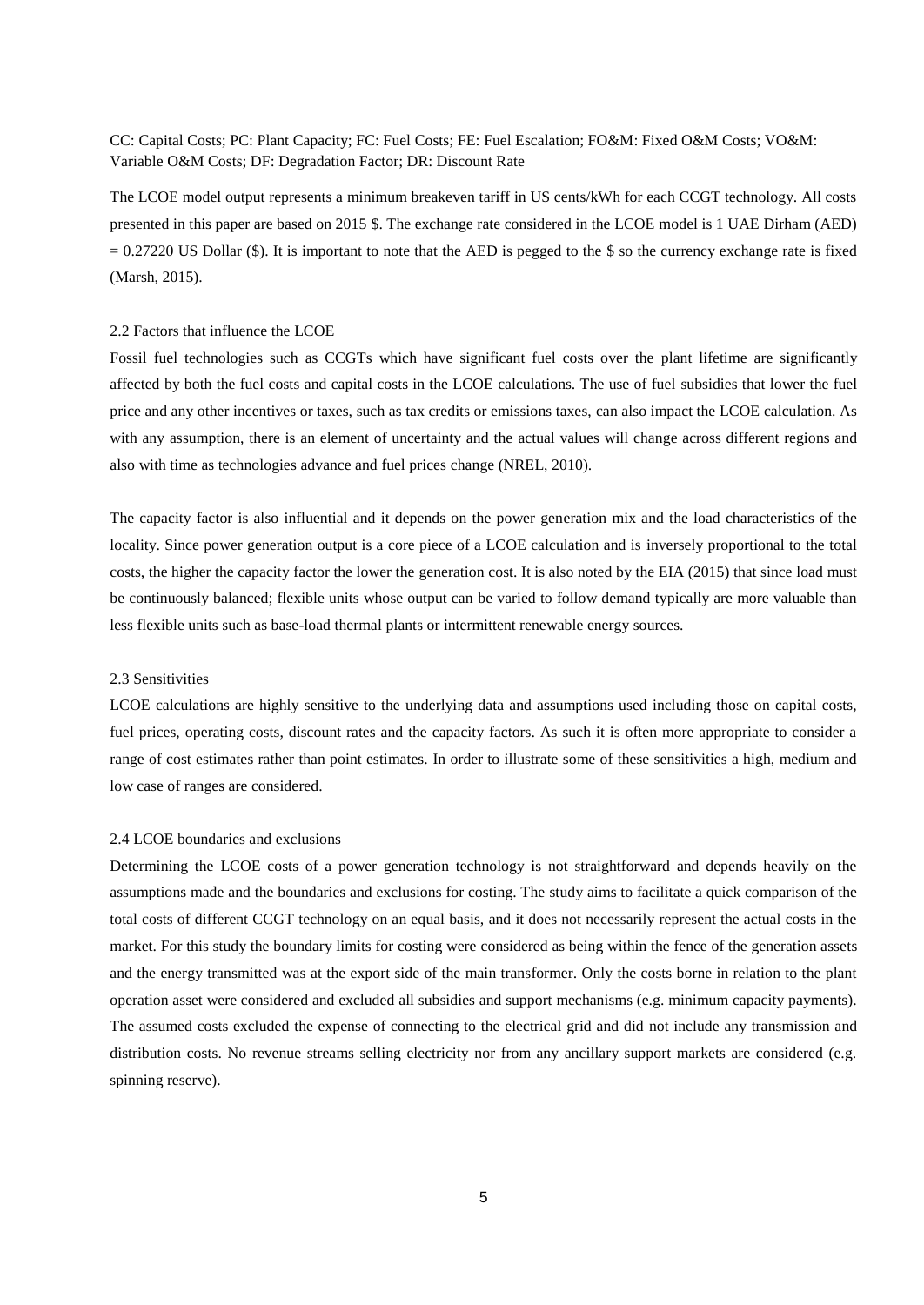The LCOE model utilises basic financial assumptions as the purpose of this study was to compare CCGT technology costs and performance characteristics. Therefore no taxes, tax incentives, no costs associated with environmental emissions and carbon taxes or detailed financing arrangements were considered.

# **3.0 Power Generation Demand Forecast**

The UAE"s energy sector is decentralised and ruled independently by each emirate. Abu Dhabi and Dubai are the two dominant emirates for electricity production in the UAE. As such the published information related to future power demand forecasts from the electricity authorities (ADWEA and DEWA) are used as the basis of this study. SEWA and FEWA which are the smaller utility authorities that govern power sectors in the northern emirates have no published data and only a small share of the UAE generation capacity at approximately 10% and 3% respectively. Further ADWEA provides around 57% of the electricity demand for SEWA and around 90% of the demand for FEWA and has committed to cater for any future energy demand growth (Juaidi, et al., 2016).

The two most recent published documents that detail ADWEA"s and DEWA"s future energy forecasts are the ADWEC Statistical Report (2015a) and the Dubai Energy Outlook 2020 (Access, 2015). These two documents are used to forecast the combined UAE power generation demand and are further complimented by other sources of information such as;

- Policy on the Evaluation and Potential Development of Peaceful Nuclear Energy (ADEC, 2008),
- Renewable Energy Prospects: United Arab Emirates (Masdar and IRENA, 2015),
- State of Energy Report (DSCE, 2014), and
- DEWA Electricity Statistics (DEWA, 2016), etc.

### 3.1 Data and assumptions

The Abu Dhabi peak demand forecasts up to 2030 are taken from the ADWEC statistical report 1998-2014 (ADWEC, 2015a). The Dubai peak demand forecasts up to 2020 taken from the Dubai Energy Outlook 2020 (Access, 2015).

The annual peak demand for Dubai from 2020 to 2030 is calculated by assuming that the planned 5GW of solar power will form 25% of the generation capacity as announced under Dubai's current energy policy and that a reserve margin of 25% is applied.

The peak demand forecasts for the UAE are presented in Figure 2 and Table 1. The total UAE peak demand for 2030 is calculated as 40,093 MW with an installed capacity of 51,366 MW and this is assumed as the basis of this study.

The installed capacity mix for Abu Dhabi and Dubai is assumed as follows;

### Abu Dhabi

• Nuclear shall comprise of 5,600MW installed capacity as currently envisaged under national policy,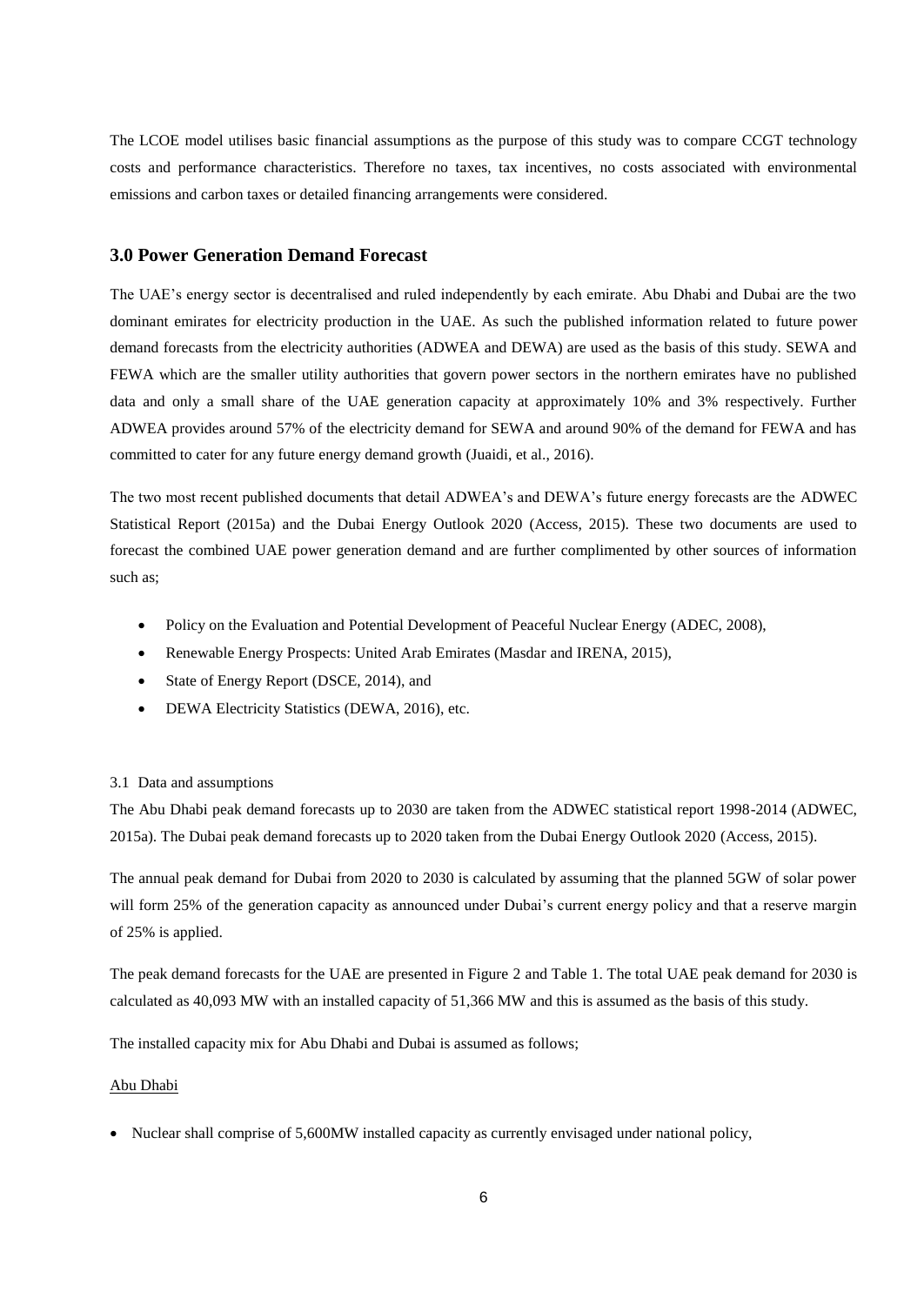- Renewable energy shall comprise of 1,500MW as currently envisaged under its energy policy,
- CCGT shall make up the remainder of the installed capacity,
- None of the existing CCGT capacity shall be decommissioned during the period up to 2030, and
- The forecast ADWEC peak demand is assumed to have an average capacity margin of 25% year on year based on recent historical margins which have been typically ranged between 14-40%.

# Dubai

- Renewable solar energy shall rise incrementally to 7% by 2020 and to 5,000 MW by 2030 in line with current policy announcements,
- Nuclear imports shall comprise 7% of peak demand as currently envisaged under national policy,
- Coal fire power plants shall compromise of 2,400MW by 2023. It is assumed that the second phase of 3,600MW will be operational by 2030.
- Gas fired shall comprise the remainder of the installed capacity and will reach 10,800MW by 2020 and progressively lower by 2030 as per current energy policy,
- The installed capacity is derived from the peak demand with a 25% margin assumed based on recent historical margins which have been typically ranged between 20-27%.

The calculated additional required UAE CCGT generation capacity in 2030 is 10,394MW. A breakdown of the assumed UAE future power generation capacity is detailed in Table 2.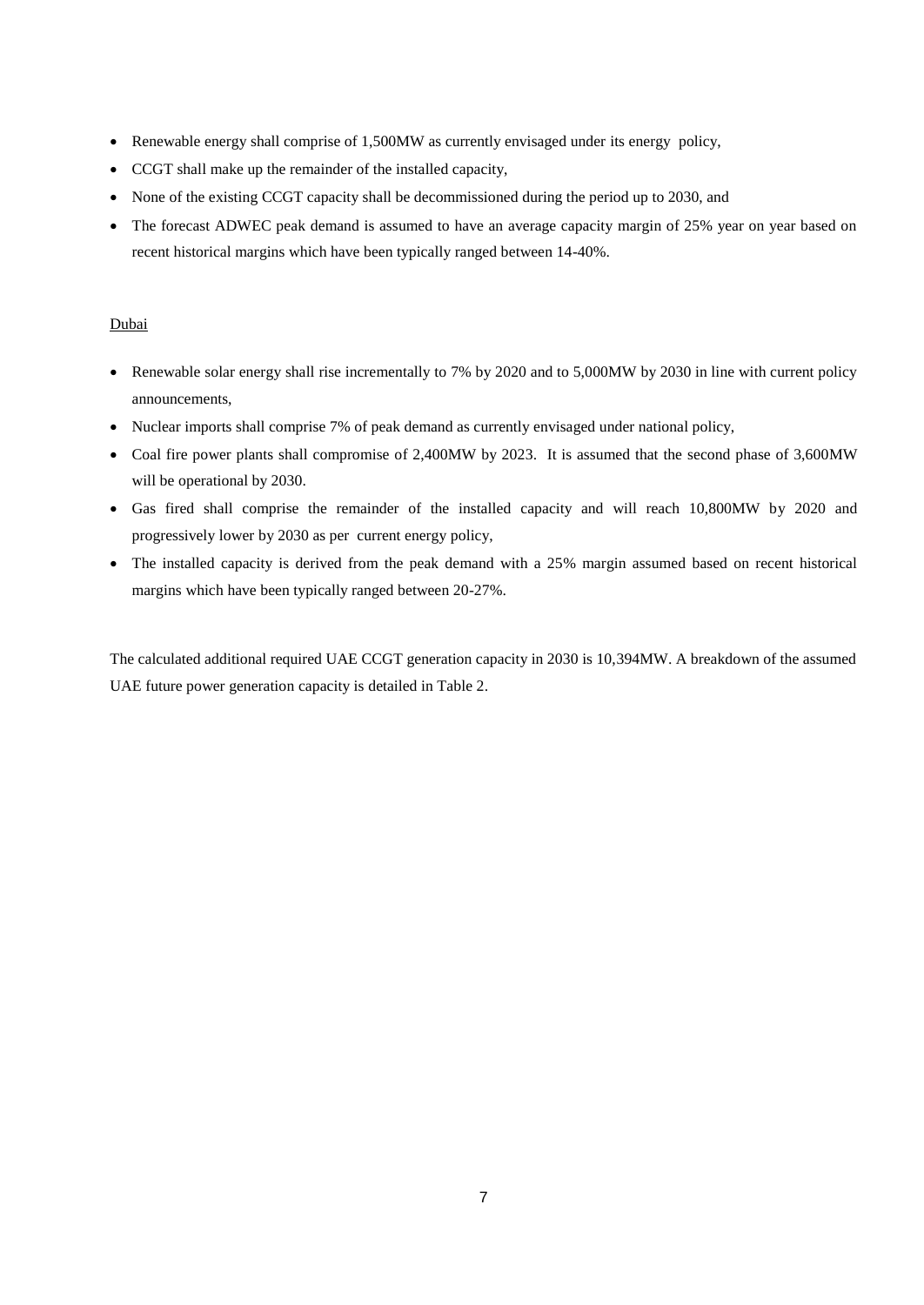

Figure 2 Peak Demand Forecast (MW) for Abu Dhabi and Dubai from 2014 to 2030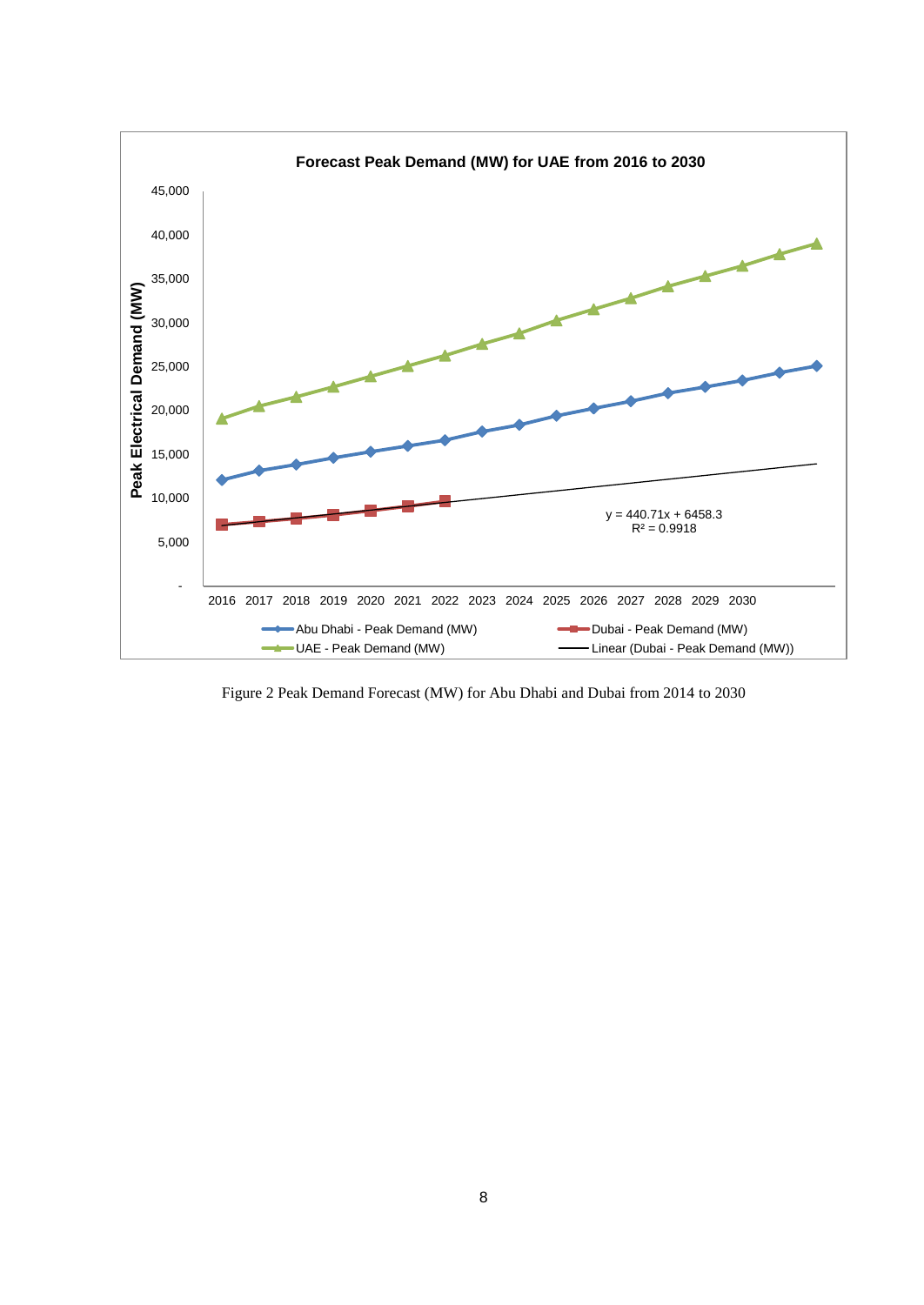| <b>Peak Demand (MW)</b> | 2016   | 2017   | <b>2018</b> | 2019   | <b>2020</b> | 2021   | 2022   | 2023   | 2024   | 2025   | 2026   | 2027   | 2028   | 2029   | 2030   |
|-------------------------|--------|--------|-------------|--------|-------------|--------|--------|--------|--------|--------|--------|--------|--------|--------|--------|
| Abu Dhabi               | 13.856 | 14.625 | 15.316      | 5.984  | 16.630      | '7,622 | 18,385 | 19,416 | 20,254 | 21,074 | 21,992 | 22,712 | 23,436 | 24.32  | 25,093 |
| <b>Dubai</b>            | 7.722  | 8.108  | 8.594       | 9,110  | 9,656       | 10,190 | 10,425 | 10,725 | 11,259 | 12,328 | 12,862 | 13,397 | 13,931 | 14,466 | 15,000 |
| Total                   | 21,578 | 22,733 | 23.910      | 25.094 | 26,286      | 27,812 | 29.110 | 30,675 | 32,048 | 33,402 | 34,854 | 36,109 | 37,367 | 38,793 | 40,093 |

Table 1: Peak Demand Forecast (MW) for Abu Dhabi and Dubai from up to 2030

| Capacity (MW)              | 2016                     | 2017   | 2018                     | 2019                     | 2020   | 2021   | 2022   | 2023   | 2024   | 2025   | 2026   | 2027   | 2028       | 2029   | 2030   |
|----------------------------|--------------------------|--------|--------------------------|--------------------------|--------|--------|--------|--------|--------|--------|--------|--------|------------|--------|--------|
| Abu Dhabi (CCGT)           | 17,270                   | 16,831 | 15,945                   | 15,380                   | 14,363 | 15,641 | 16,632 | 17,958 | 19,043 | 20,105 | 21,290 | 22,228 | 23,1<br>70 | 24,321 | 25,666 |
| Abu Dhabi (Nuclear)        | $\overline{\phantom{a}}$ | ,400   | 2,800                    | 4,200                    | 4,924  | 4,887  | 4,849  | 4,812  | 4,774  | 4,737  | 4,700  | 4,662  | 4,625      | 4,587  | 4,200  |
| Abu Dhabi (Solar)          | 50                       | 50     | 400                      | 400                      | 1,500  | 1,500  | ,500   | ,500   | 1,500  | 1,500  | 1,500  | ,500   | 1,500      | ,500   | 1,500  |
| Dubai (CCGT)               | 9,700                    | 9,800  | 9,900                    | 10,200                   | 10,800 | 9,812  | 9,055  | 9,086  | 8,916  | 9,574  | 9,378  | 10,008 | 9,839      | 9,869  | 10,000 |
| Dubai (Solar)              | 13                       | 213    | 213                      | 213                      | 676    | 1,013  | ,800   | 1,800  | 2,600  | 2,600  | 3,400  | 3,400  | 4,200      | 4,200  | 5,000  |
| Dubai (Nuclear<br>Imports) |                          |        |                          | $\equiv$                 | 676    | 713    | 751    | 788    | 826    | 863    | 900    | 938    | 975        | 1,013  | 1,400  |
| Dubai (Coal)               |                          |        | $\overline{\phantom{a}}$ | $\overline{\phantom{a}}$ | 600    | ,200   | ,800   | 2,400  | ,200   | ,200   | ,200   | 1,200  | 1,200      | 3,000  | 3,600  |
| <b>Total UAE</b>           | 27,033                   | 28,294 | 29,258                   | 30,393                   | 33,539 | 34,766 | 36,387 | 38,344 | 40,060 | 41,753 | 43,568 | 45,136 | 46,709     | 48,491 | 51,366 |

Table 2: Generation Capacity Forecast (MW) for Abu Dhabi and Dubai up to 2030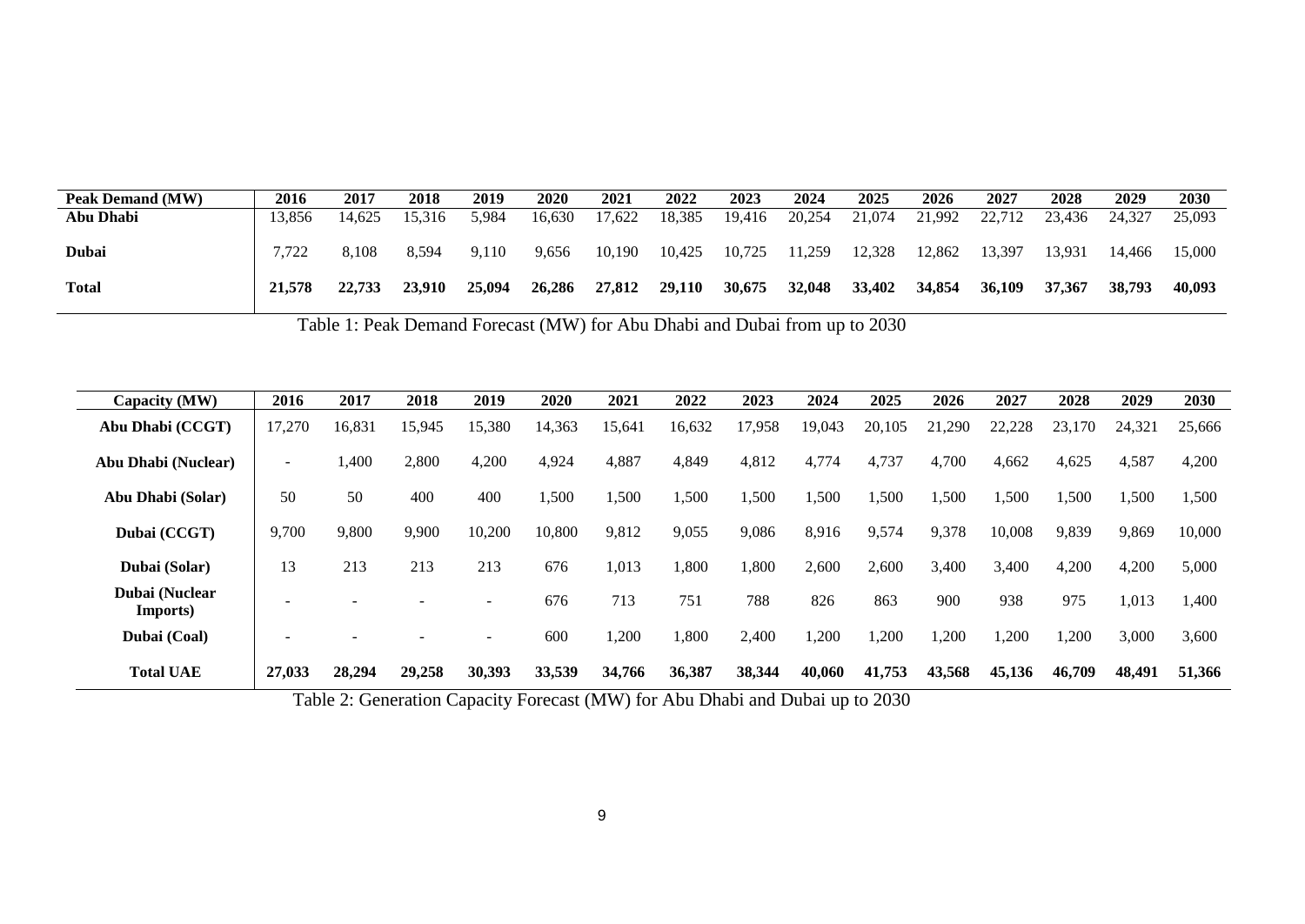# **4.0. Technical Parameters**

The technical parameters that are inputs to the LCOE calculation are discussed in this section.

#### 4.1 CCGT Technology

Large industrial and utility scale GTs use a letter designation to identify the machine's technology class which are differentiated by volumetric air flow, its compressor pressure ratio, and most importantly the turbine inlet firing temperature (Zachary, 2008). D and E-class engines dominated the 1980"s with firing temperatures of around 1,100°C. F-class engines with firing temperatures of around 1,300°C became available in the early 1990s and rapidly rose to become the market leader for the next twenty years (Ducker, 2015). More recent and advanced GT classes (G, H and J) with firing temperatures of up to 1,600°C have been steadily developed and operationally validated since then (Mitsubishi Heavy Industries, 2014).

There are wide ranges of industrial GTs that are commercially employed in various configurations, ranging from aero derivative units with power outputs up to about 100 MW, through E-class units rated at around 200 MW, to the larger F-class machines rated at around 300 MW and finally H-class machines with power outputs of over 400MW. F-class industrial machine are the market leaders in the CCGT industry. In the UAE, the industry currently favours building multiple units of multi-shaft shaft blocks with two or more GTs coupled to one ST. This is commonly referred to as a two on one multi-shaft plant. The block capacity of such an F-class two on one arrangement is around 900MW, although the outputs vary between OEMs. E-class machines are still used especially in instances where there is a lower power requirement. H-class machines are recently gaining more interest and market share due to their superior efficiencies and as the technology gains more operating hours and proven experience. For this study three CCGT technology classes are evaluated namely; E-, F- and H-class. In this study the Alstom/GE 13E2, Siemens SCC5-4000F and GE 9HA.02 models are considered for E-, F- and Hclass gas turbine, respectively.

#### 4.1.1 Power plant arrangement

In order to provide a consistent evaluation approach for the three GT technologies, the same power plant arrangement of two GTs and one ST in a multi-shaft configuration was assumed. A multi-shaft configuration was chosen as it is the most common arrangement in the UAE market. The multi-shaft arrangement is favoured as combined steam headers can be utilised for the production of water in distillation plants and further the GTs can be installed and operated in a simple cycle mode prior to the finalisation the steam cycle in an early power arrangement. These two factors are a dominant feature of the UAE electricity sector whereby electricity production is entwined with water production and there is a continuously large demand for power. Multi-shaft arrangements can also offer cost savings through sharing of the common auxiliary systems such as, fuel storage and forwarding systems and closed cooling water plant etc.

### 4.2 Power output

Power output is dependent on the technology class and on the arrangement of the plant. The calculated additional required UAE CCGT generation capacity in 2030 is 10,394MW. The most likely range of power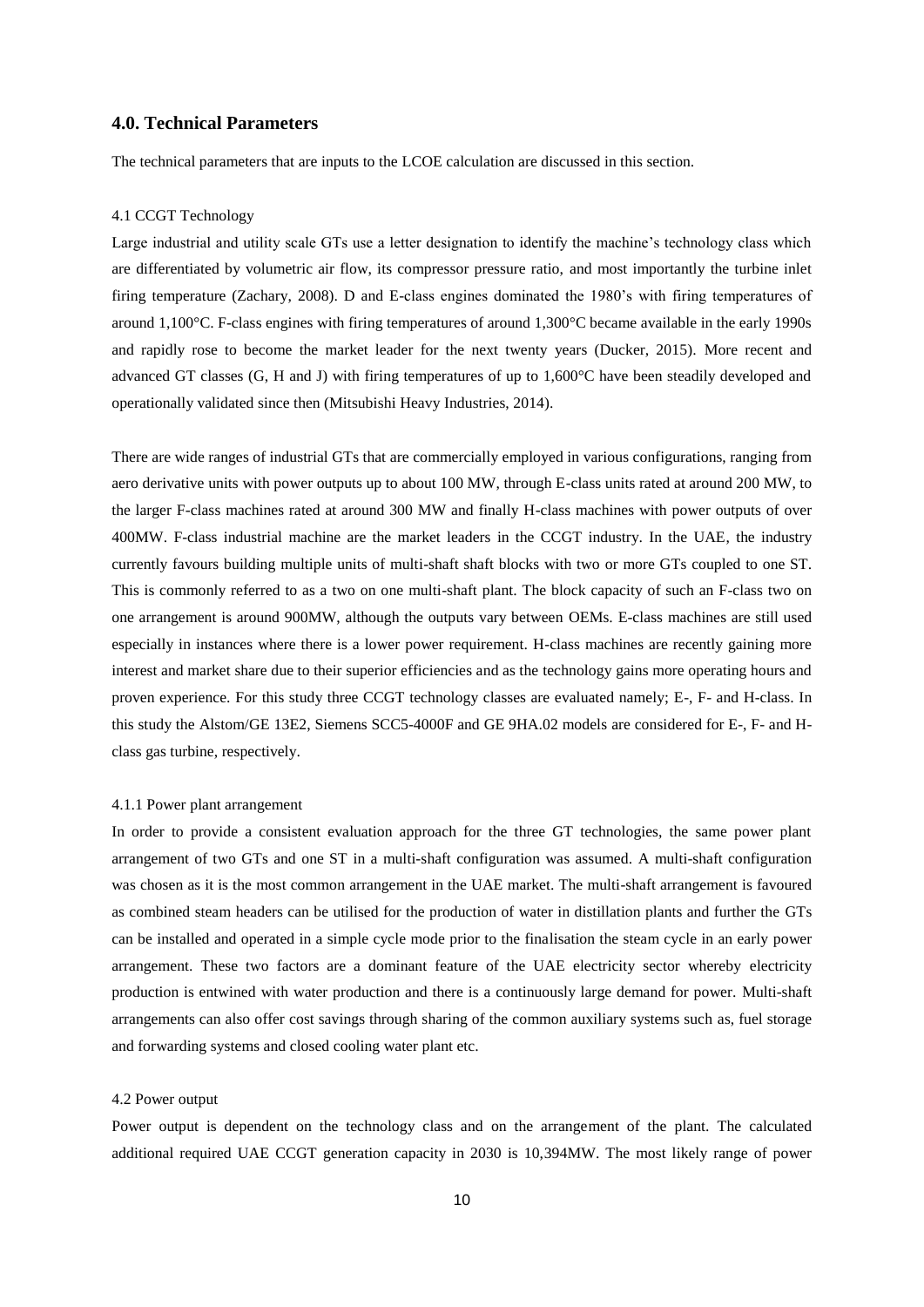output for future CCGT plants in the UAE would be between 500 and 1,600MW. Larger plants are more attractive with lower comparative specific costs but land availability, fuel sources and transmission network capacity may hamper the deployment. Smaller plants are also feasible but not as common in the UAE due to the significant energy demand growth. The assumed power outputs for each GT technology in a two on one multishaft configuration is shown in Table 4. The required number of CCGT units (within  $\pm 2\%$  tolerance) to meet the forecast power generation requirements of 10,394MW at ISO conditions by 2030 for each technology are shown in Table 6.

#### 4.3 Heat rate

The performance of a power plant is expressed in terms of plant net heat rate and it is defined as the ratio of the heat input to the plant net power output. The heat rate is related to the thermal efficiency ( $\eta_{\text{thermal}}$ ), can be calculated using the formula in Equation 2 and is denoted in kJ/kWh.

$$
Heat rate = \frac{3600}{\eta_{thermal}}
$$
 [2]

The average thermal efficiency for a CCGT is approximately 50% (or 7200 kJ/kWh) but this varies for each plant and is heavily dependent on the GT technology and regional parameters (Tamvakis, 2015). The world record for CCGT efficiency was recorded by a GE H-class plant at 62.2% with an electrical output of 605MW (BusinessWire, 2016). The heat rate for each GT technology in a two on one multi-shaft configuration is shown in Table 4.

### 4.4 Degradation

The performance of CCGT power plants deteriorates over time as the main hot gas path components degrade with use. The GT efficiency is the most important parameter in CCGT efficiency. The primary drivers for GT performance degradation are fouling, erosion, corrosion, foreign object damage, thermal distortion and material losses in the turbine section (Zwebek & Pilidis, 2003). Typical capacity and heat rate degradation rates of 3% and 1.9% respectively, are assumed over each of the plants life (PA Consulting, 2014). As with all parameters, system degradation rate is treated as a single value in LCOE calculations despite the fact that it is known that even within a single power plant installation, individual GT"s will degrade with substantially different rates.

#### 4.5 Capacity factor

The capacity factor of a power plant is defined as the ratio of its actual power output, to its potential maximum power output over a defined period of time. The electricity demand in the UAE displays an irregular profile with demand during the winter months as low as 40% of the annual peak. Coupled with the high reserve capacity margins the actual capacity factors of CCGT plants in the UAE are low. The average monthly capacity factor for ADWEC during the period 2009 –2014 was calculated as 49.3% (ADWEC, 2015b).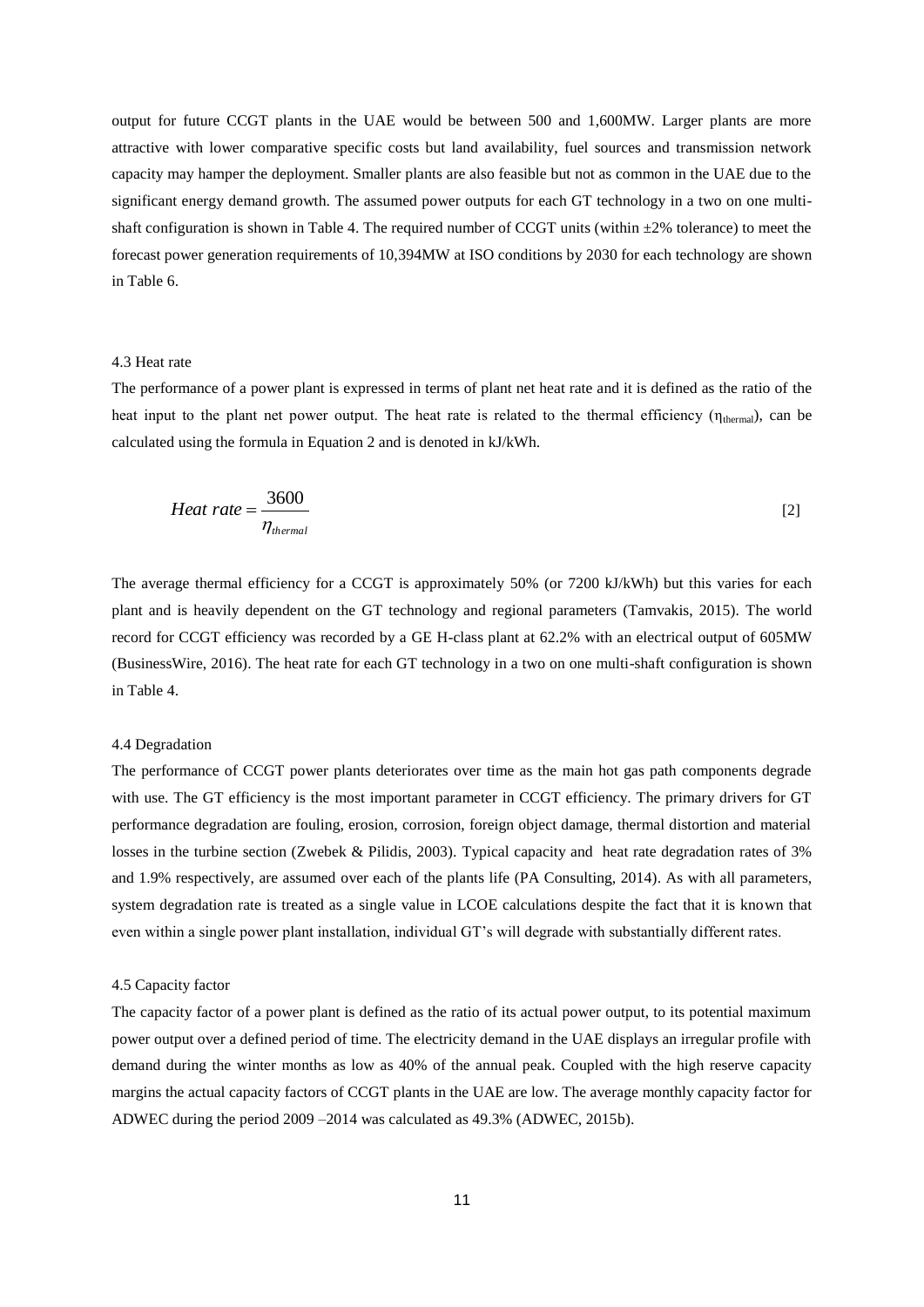Quantifying a capacity factor for intermittent generation technologies is a challenge as the capacity factor varies with environmental conditions (Kovacevic, et al., 2013). For this study the annual average capacity factor (%) was calculated on the assumed monthly power generation load profile to 2030 and on the Abu Dhabi published data from 2009 - 2014. The assumed calculated figures are presented in Table 3.

| Year                                                        |  |  |  |  |
|-------------------------------------------------------------|--|--|--|--|
| Capacity factor   33.5% 31.1% 29% 26.6% 26.1% 25.7% 25.6%   |  |  |  |  |
| Year                                                        |  |  |  |  |
| Capacity factor   25.9% 26.3% 26.6% 26.9% 27.1% 26.9% 26.8% |  |  |  |  |

Table 3 Annual average capacity factor calculated on the assumed monthly UAE load profile 2030

### 4.6 Availability factor

The availability factor is defined as the amount of power a plant is able to deliver as a ratio of what it would provide if it operated continuously at full output. The availability factor is inclusive of time for forced outages caused by plant trips or failures and for scheduled outages to complete any maintenance or major overhauls. The availability factors for the CCGT technologies considered in this study are shown in Table 4. The basis of these figures is the "Electricity Generation Cost Model – 2012" by Parsons Brinckerhoff (2012) who detail the low, medium and high availability factors for CCGT technologies whether 1st of a kind or  $N_{th}$  of a kind. E-Class is chosen with the lowest availability as it is the oldest technology and has the lowest ramp rates, lowest turndown and longest start-up times of the three technology classes. Conversely, H-Class is chosen with the highest availability as it is the latest and most advanced technology of the three with the highest ramp rates, highest turndown and the shortest start-up times. F-class availability therefore lies between the E- and H-class availabilities.

Technical parameters for the plant performance specifications two on one multi-shaft configuration are detailed in Table 4.

| Parameters                         | E-Class     | F-Class       | H-Class           |
|------------------------------------|-------------|---------------|-------------------|
| Model                              | Alstom 13E2 | Siemens 4000F | <b>GE 9HA 0.2</b> |
| Net power output (MW)              | 581         | 890           | 1552              |
| Net plant efficiency $(\%)$        | 55.1        | 58.7          | 62.8              |
| Plant heat rate (kJ/kWh)           | 6522        | 6133          | 5732              |
| Average availability (%)           | 91.9        | 92.8          | 93.7              |
| Turndown $(\%)$                    | 56          | 36            | 18                |
| Star time (Minutes)                | 80          | 30            | 30                |
| Ramp rate (Minutes)                | 28          | 55            | 140               |
| Average power degradation rate (%) | 3.0         | 3.0           | 3.0               |
| Average heat rate degradation (%)  | 1.9         | 1.9           | 1.9               |

Table 4 Base Case LCOE Model – Summary of the Technical Inputs and Assumptions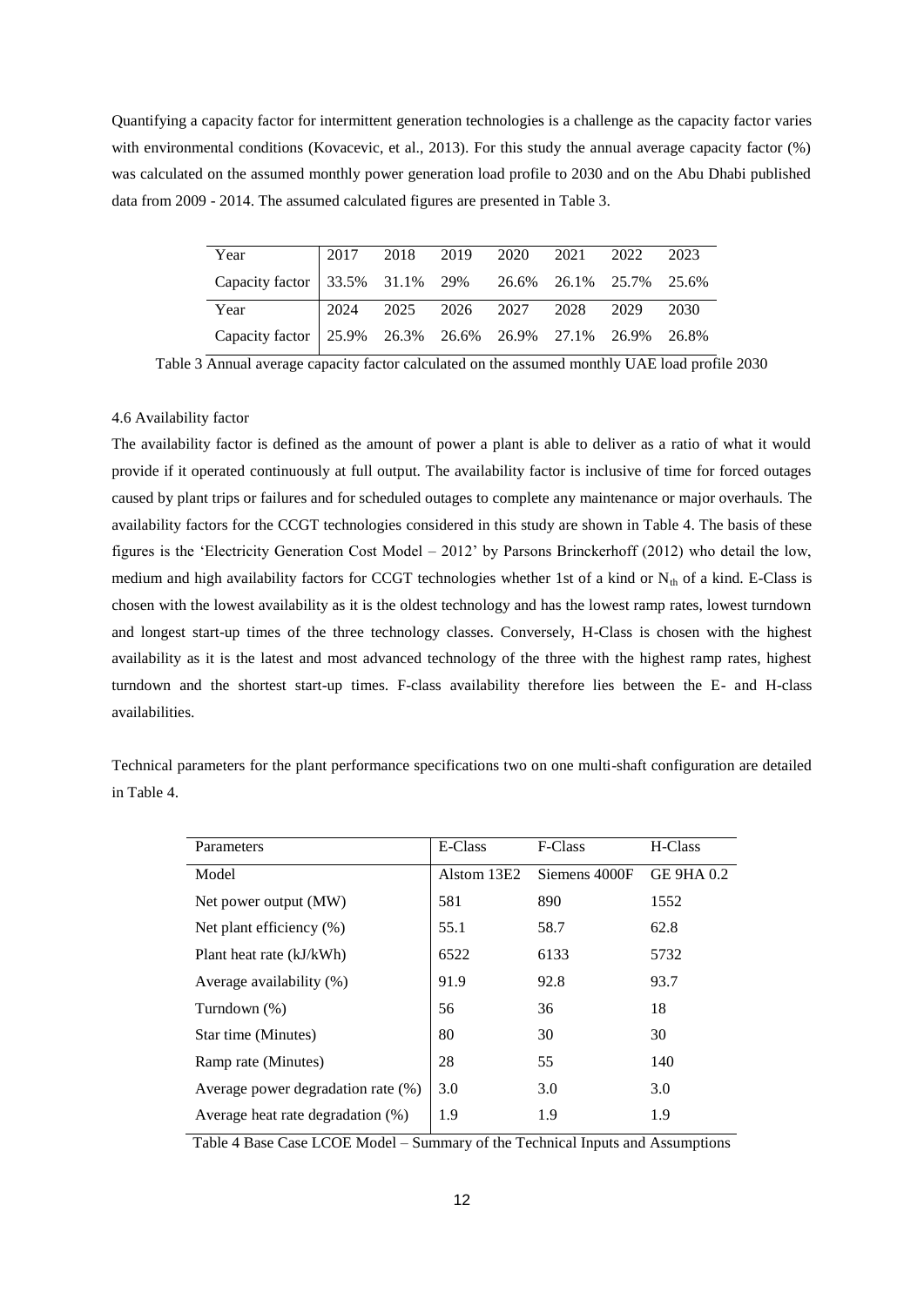# **5.0 Economic Parameters**

The costs are one of the two core pieces of any LCOE calculation. The economic parameters that influence the LCOE are discount rate, capital costs, fuel costs, and O&M Costs (fixed and variable). Narbel, et al., (2014) detail that for a LCOE calculation for a CCGT, the overall costs can typically be made up of capital costs (14 – 31%); fuel costs  $(61 - 80\%)$  and O&M costs  $(2 - 11\%)$ .

### 5.1 Discount rate

The discount rate considers the time value of money and is typically related to the rate of return that could be earned on comparable investments. A discount rate is used in LCOE calculations to translate future costs and power generation outputs to present values and to calculate the costs per unit of energy produced (SI Ocean, 2013). Typical discount rates for LCOE calculations are between 5% and 10% and the rates can have a significant impact on LCOE calculations (Nicholson, 2012). A 7% discount rate is assumed across all of the cash-flows and all of the energy production over the life of the plant. This approach allows the estimates to be viewed as neutral in financing and risk terms.

### 5.2 Capital costs

For a CCGT the capital costs are those costs considered in the EPC price and those include the main equipment (GT"s, HRSG"s, ST"s, condensers and cooling system), construction and commissioning costs, transport, contractor's fee, and contingency.

The main OEM equipment (the GT, ST and the generator) is the biggest cost component of an EPC price and typically account for around 40-50% of the overall price. The HRSG, condenser and cooling system usually accounts for around 20%, the balance of plant and electrical equipment around 15% and the civil works around 15% (Mott MacDonald, 2010). The contracting scheme for procuring EPC services for power generation projects in the UAE is typically implemented with a single contracting entity at a fixed, lump-sum price.

The capital costs does not include any other costs such as development costs, financing costs, insurance or legal fees, land costs or gas and electric interconnections.

For CCGT power plants the capital costs can range anywhere between 400 and 1300 US  $\frac{1}{8}$ KW. Determining the capital costs of new CCGT plants is challenging as it is dependent on several variables including; the technology and scale, numbers of units ordered, suppliers selected, market conditions (commodity prices, supply chain bottlenecks etc.) and the ability of the owner to effectively manage the costs (Mott MacDonald, 2010).

The economic slowdown in the UAE after the spectacular crash in 2008 and more recently due to the collapse of global oil prices has had a significant declining effect on the capital cost of new entrant CCGT plants in the local market. EPC prices have fallen over the last two years as the economic slowdown has increased market pressures on EPC suppliers and transferred negotiating power towards buyers. There have been a number of recent EPC transactions in the Middle East most of which are understood to have been done at around 500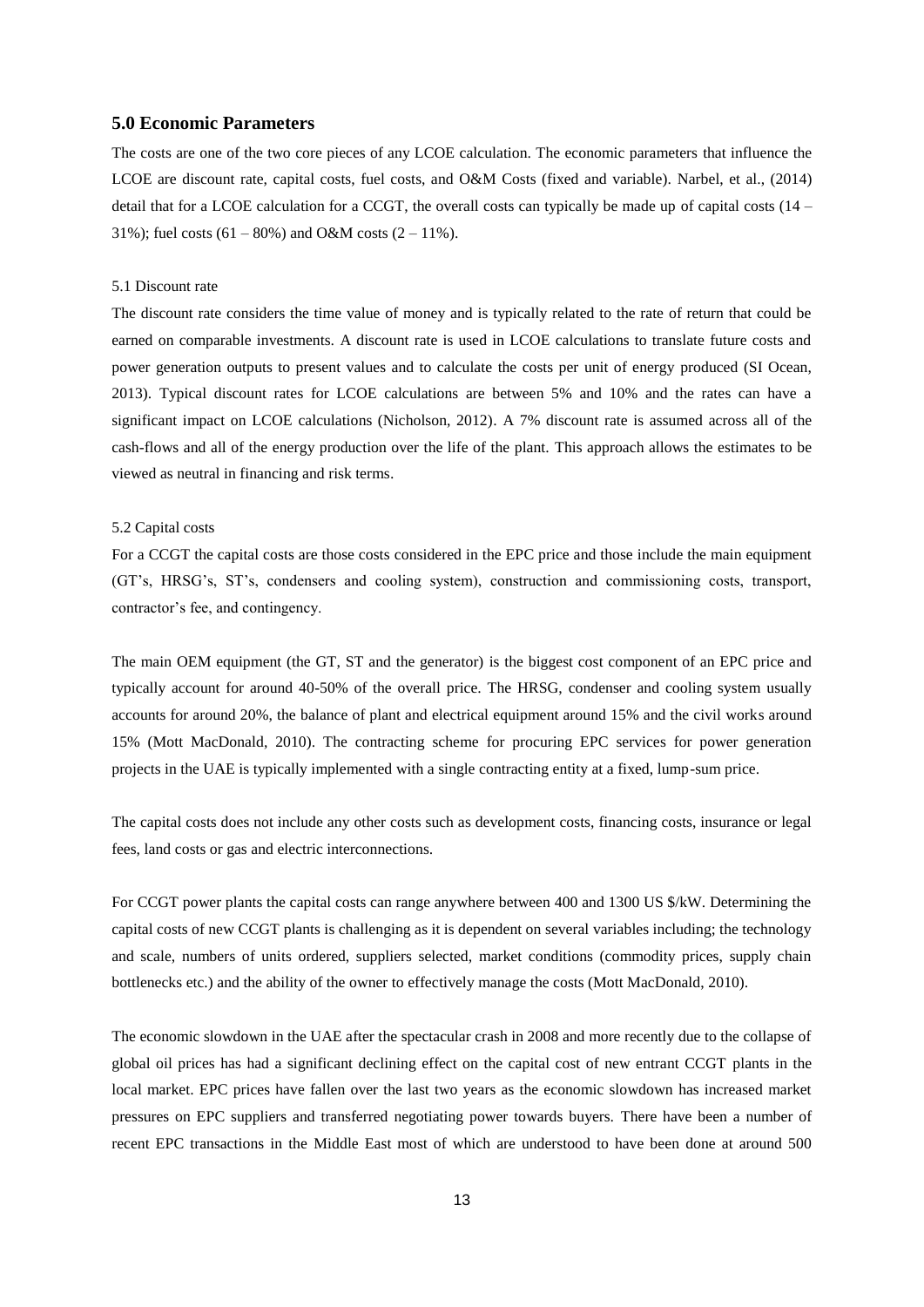\$/kW. For reference the Gas Turbine World Handbook details that CCGT EPC prices have varied between 400 and 600 \$/kW during the period 2007 to 2013 (PA Consulting, 2014). This data is not geographically specific however the CCGT prices presented in Gas Turbine World are only estimated budget prices for specific 1x1 and 2x1 combined cycle configurations. It does provide benchmarks though which can be used to estimate the price of comparably sized plants, after making allowances for different generation technology designs.

It is expected that as the UAE economy stabilises and investment in major infrastructure follows, specific costs would return to more normal levels of around 600 - 700 \$/KW. It is assumed that the capital costs will exhibit economies of scale and that the smaller E-Class plants will have a higher capital cost than the much larger H-Class plants. The specific capital costs for the CCGT technologies used for the LCOE analysis is shown in Table 5. As capital cost data is provided on the basis of specific costs per unit capacity, or as overall costs rounded to the nearest dollar an error of up to 5% could be considered.

Due to the variability in capital costs and the impact that it has in a LCOE calculation, any assumed capital cost of a CCGT plant must be justifiable. A prudent approach is to analysis a range of cost estimates rather than a single cost estimate. A sensitivity analysis is therefore carried out which investigates the potential changes and impacts of the capital costs on the LCOE calculation.

### 5.3 Fuel costs

Fuel costs are one of the most important factors in a LCOE for a CCGT as they can make up to 80% of the total costs. The high fuel costs are compensated in a LCOE calculation by low capital costs which is in comparison to renewable energy technologies such as hydro, solar, and wind have very high capital costs but no fuel costs (Narbel, et al., 2014).

In this study only natural gas is considered as the fuel source and there is no back-up fuel such as distillate or heavy fuel oil. The fuel gas cost is expressed in AED per Million Metric British Thermal Units (MMBTU). As of February 2016, the natural gas spot price was around 8 AED/MMBTU (Index Mundi, 2016). However in February 2014 the price was nearly triple this at around 22 AED/MMBTU. Gas production in the GCC has historically cost between 4–11 AED/MMBTU and the recent drop in oil and gas prices has reduced the pressure demand side markets (IRENA, 2016). The natural gas production cost in the UAE is calculated as low as 4 AED/MMBTU by the Abu Dhabi National Oil Company (ADNOC) due to the fact that it is largely an associated by-product (Boersma & Griffiths, 2016). A fuel cost of 11.02 AED/MMBTU (or 3 \$/MMBTU) is assumed for this study.

Due to the volatility in gas prices and the impact that it has in a LCOE calculation, the assumed cost of fuel over the economic life of a CCGT plant can be challenging. A sensitivity analysis is therefore carried out which investigates the potential changes and impacts of the fuel costs on LCOE calculation. Due to the variability of gas prices the sensitivity analysis considered high and low price escalations of 5% and 1% per annum respectively.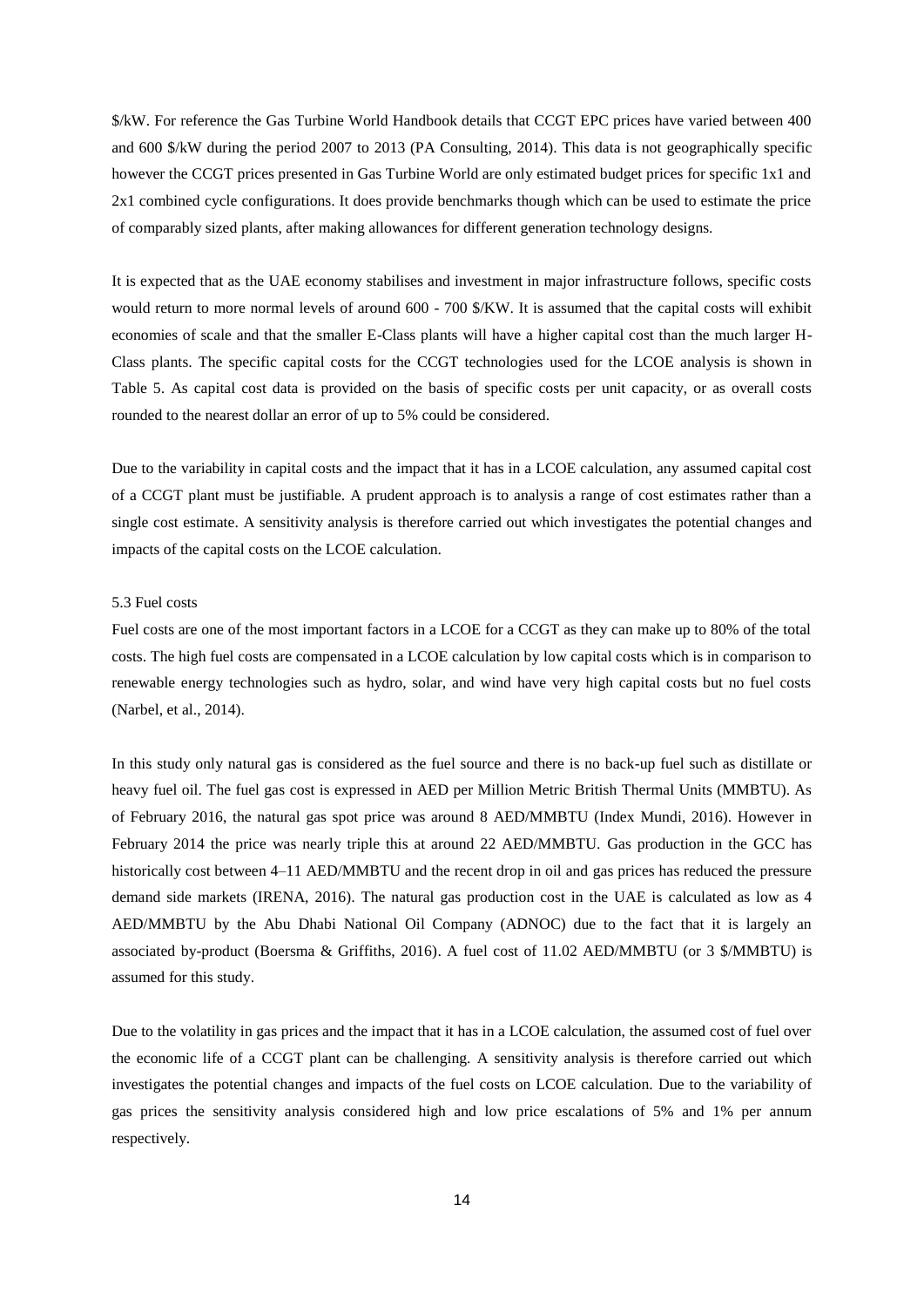### 5.4 O&M costs (Fixed and Variable)

O&M costs for a CCGT are subject to a wide variation and are dependent on the technology and scale of a plant, the operating regime and on the type of fuel used (Parsons Brinckerhoff, 2009). Fixed O&M costs, defined in US \$/kW/year typically include spare parts, planned maintenance activities and any owner"s costs such as wages, leases, insurance etc. Fixed costs for CCGT are low in comparison to other thermal generation technologies given the low levels of staff required and the costs should not vary significantly with changes in electricity generation levels (Mott MacDonald, 2010). Variable O&M costs defined in US \$/MWh are more significant than fixed costs as GTs require considerable maintenance in order to ensure availability. This is especially significant in energy markets where there is a large penetration of intermittent renewable energy sources which cause increased CCGT cycling regimes. Variable O&M depends on factors including conditions include the number of operating hours, number of starts and number of trips (Rodilla, et al., 2012).

The O&M costs assumed for this study are derived from the 'US EIA Annual Energy Outlook Report' (2015). For this study, E-Class technology is chosen as the basis for conventional CCGT technology and H-Class is assigned as the advanced CCGT technology. F-class figures for Fixed and Variable O&M costs therefore lay between the E- and H-class figures. An O&M escalation rate of 2.38% per annum is assumed for both the fixed and the variable costs as the inflation rate in the UAE averaged 2.38% from 1990 until 2015 (Trading Economics, 2016).

# 5.5 Plant life

Current IPP models in the UAE typically implement project terms from 20 to 25 years as specified in the relevant power/water purchase agreements (Booz & Co., 2010). The plant term is assumed as 25 years in the LCOE model.

For the base case the economic parameters used for the LCOE analysis is summarised in Table 5. The base case results are calculated on the basis of current published market data e.g. the technical assumptions use the most recent published GT data and the economic assumptions use current market EPC prices and current Henry Hub natural gas spot prices.

| Parameters                               | Alstom 13E2 | Siemens 4000F  | <b>GE 9HA.02</b> |
|------------------------------------------|-------------|----------------|------------------|
| Specific capital costs $(\frac{K}{W})$   | 700         | 650            | 600              |
| Fixed O & M Costs $(\frac{8}{kW}$ /year) | 13.16       | 14.26          | 15.36            |
| Variable O&M costs (\$/MWh)              | 3.6         | 3.44           | 3.27             |
| Discount factor $(\%)$                   | 7           | 7              | 7                |
| Plant life                               | 25          | 25             | 25               |
| $\overline{O}$ & M Price escalation (%)  | 2.38        | 2.38           | 2.38             |
| Gas price escalation (%)                 | 2           | $\mathfrak{D}$ | $\mathfrak{D}$   |
| Gas price (AED/MMBTU)                    | 11.02       | 11.02          | 11.02            |

Table 5 Economic input parameters for base case LCOE model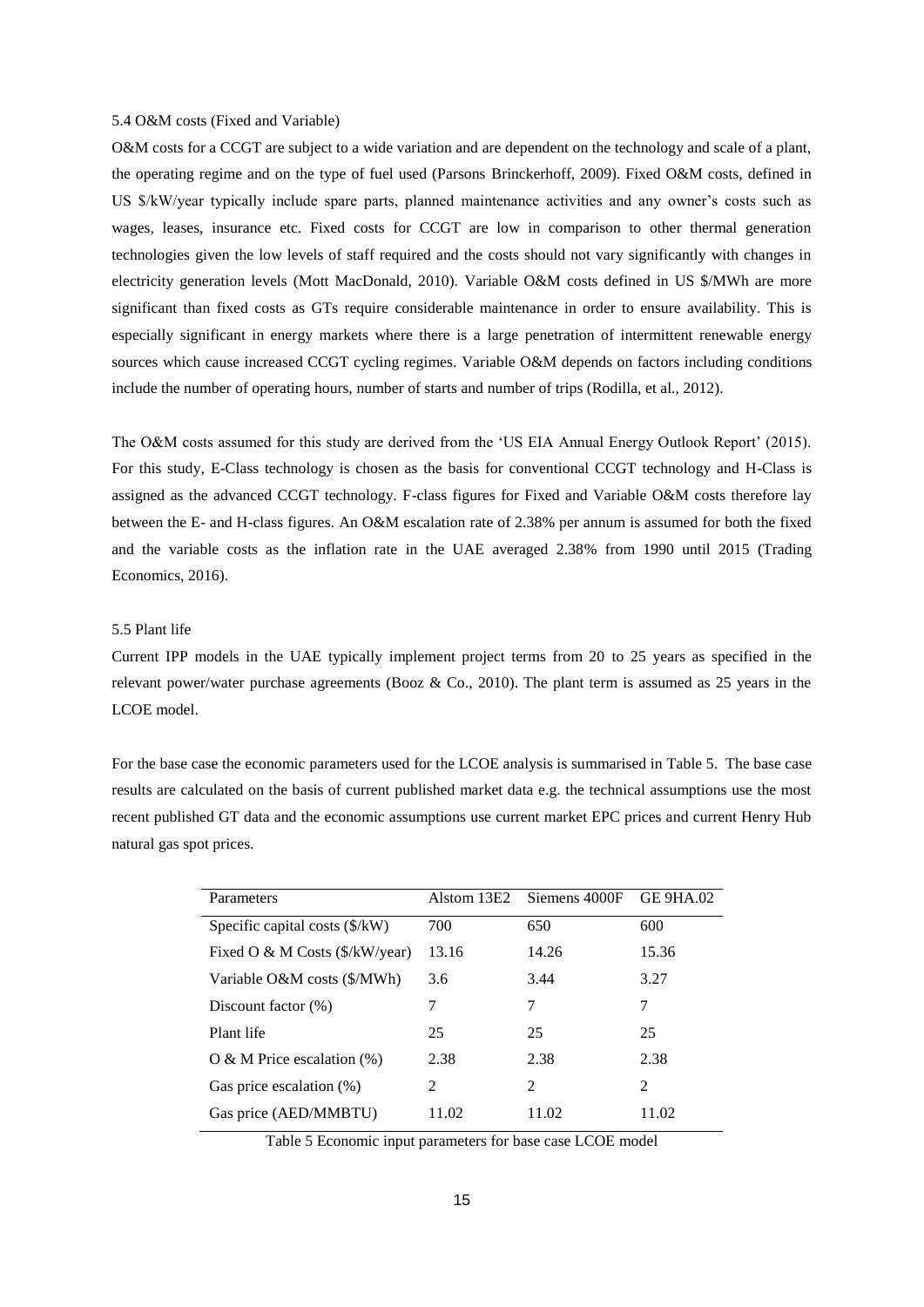# **6.0 Results and Discussions**

# 6.1 Base case results

A high level summary of the results of the LCOE calculation is presented in Table 6. In order to aid comparison, the total LCOE costs are also shown in Figure 3 as 100% stacked costs on a US cents/kWh for the three CCGT technologies with the LCOE for each technology shown broken down by the three main cost components – capital costs, fixed and variable O&M costs and fuel costs. The plant efficiencies and fuel costs are based on lower heating value (LHV).

| Summary                                     | Alstom  | <b>Siemens</b> | GE 9HA.02 |
|---------------------------------------------|---------|----------------|-----------|
|                                             | 13E2    | 4000F          |           |
| Required CCGT Capacity by 2030 (MW)         | 10,394  | 10,394         | 10,394    |
| Net Power Output (ISO) of Block (MW)        | 581     | 890            | 1,552     |
| Required CCGT Blocks (2x1)                  | 19      | 12             | 7         |
| Net Total Power Output (MW)                 | 11,039  | 10,680         | 10,864    |
| Capital Costs (Million \$)                  | 7,727   | 6,942          | 6,518     |
| O&M Costs - Fixed and Variable (Million \$) | 2,940   | 2,740          | 2,680     |
| Fuel Costs (Million \$)                     | 16,151  | 14,838         | 14,245    |
| Total Costs for Power (Million \$)          | 26,819  | 24,520         | 23,443    |
| Net Electrical Energy (GWh)                 | 594,949 | 581,237        | 596,985   |
| LCOE (US Cents/kWh)                         | 5.71    | 5.32           | 4.93      |

Table 6 High level summary-comparison of LCOE for each CCGT technology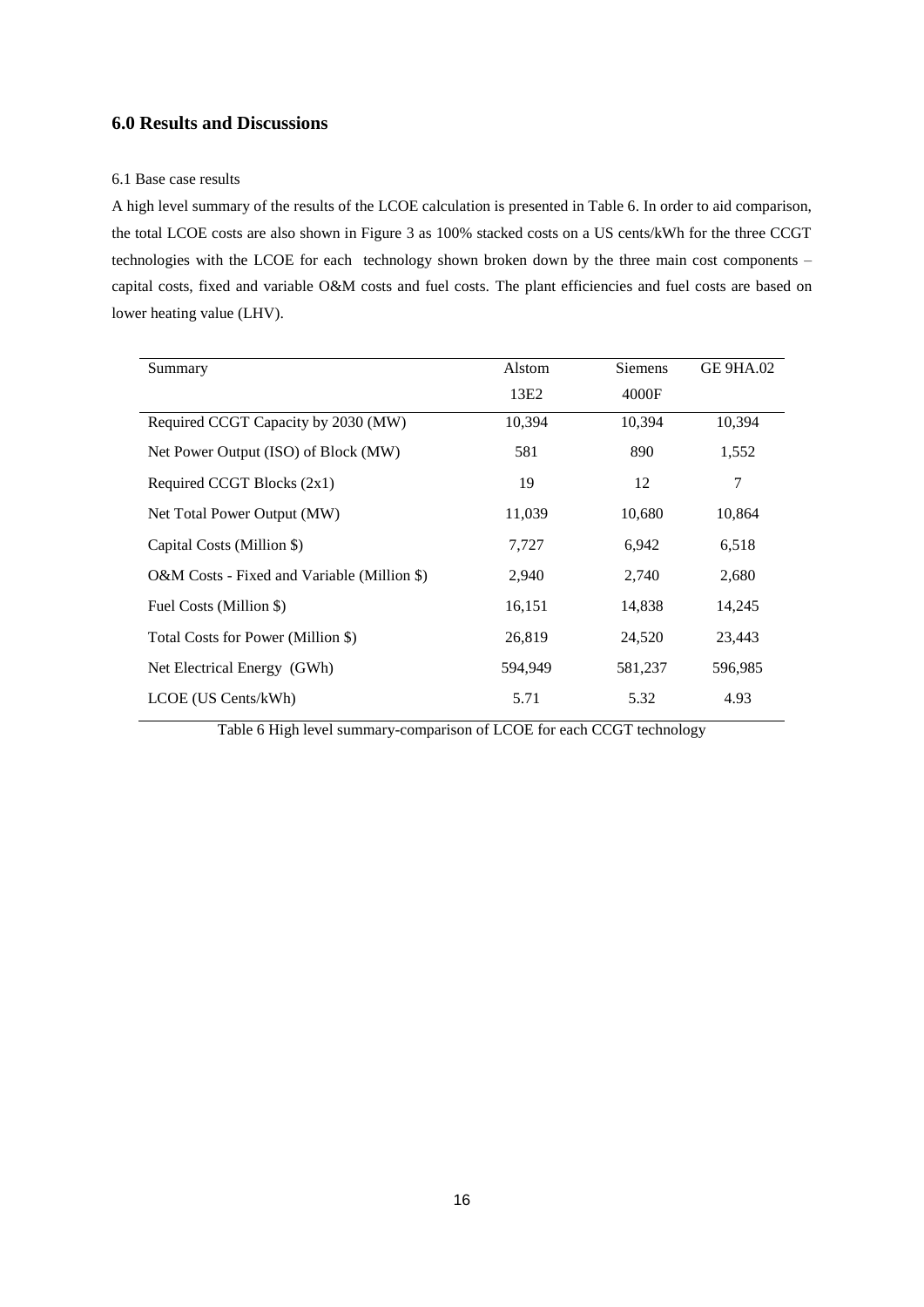

Figure 3 LCOE for each CCGT Technology in \$ cents/kWh (based on 100%)

As expected, the LCOE model calculation details that H-class, as the most advanced CCGT technology on the market, has the lowest LCOE at 4.93 US cents/kWh. The F-class lies behind the H-class with an LCOE at 5.32 US cents/kWh which is an increase of approximately 8%. The most expensive CCGT technology is shown as Eclass with an LCOE of 5.63 US cents/kWh which is approximately 16% more expensive on a LCOE cost basis than the H-class technology.

The biggest contributor to the overall costs for power for all cases is the fuel cost at around 60% for each technology. The next largest cost component is the capital cost which accounts for around 29% and finally the O&M cost is the smallest contributor at around 11%.

### 6.2 Sensitivities

For CCGT technologies the fuel costs are a major driver of the levelised cost. In order to demonstrate this, sensitivities which explore uncertainty over the fuel costs are provided. The base case fuel costs are assumed at 8 \$/MMBTU with an escalation rate of 2% per annum. For the sensitivity analysis a low and high fuel price escalation of 1% and 5% per annum, respectively were applied.

O&M costs for a CCGT are subject to a wide variation and are dependent on the technology and scale of a plant and the operating regime. For the sensitivity analysis an O&M cost escalation range of  $\pm$  50% was applied.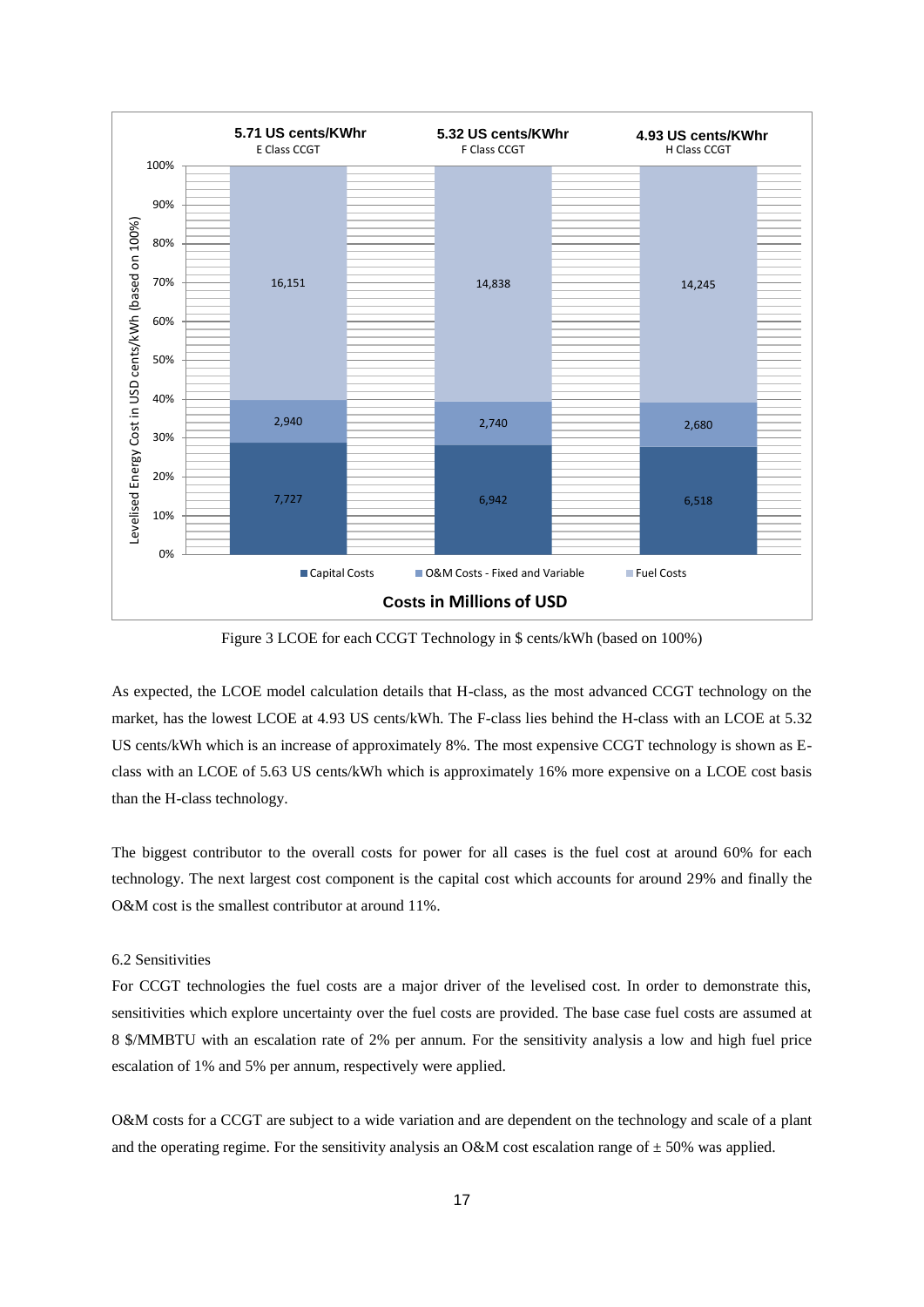The capital cost sensitivity range represents the uncertainty around capital costs for the given technologies. Due to the variability in capital costs and the impact that it has in a LCOE calculation a sensitivity analysis range of  $\pm 25\%$  is applied.

In the base case, a 7% discount rate is applied across all of the cash-flows and energy production over the complete term of the plant. As the discount rate will determine the balance of weight given to the cash flows and energy production, a low and high discount rate of 3% and 10%, respectively were considered for the sensitivity analysis.

Levelised costs are sensitive to assumptions on capacity factors. A sensitivity analysis was therefore explored on high and low ranges of the assumed capacity factor at  $\pm 25\%$ .

The assumed estimates for base case and the high and low ranges for the sensitivity analysis are presented in Table 7.

|                                          | <b>Base Case</b> | <b>Low Range</b> | <b>High Range</b> |
|------------------------------------------|------------------|------------------|-------------------|
| <b>Fuel Price Annual Escalation Rate</b> | 2%               | 1%               | 5%                |
| <b>O&amp;M Annual Escalation Rate</b>    | 2.38%            | 1.19%            | 3.57%             |
| <b>Capital Costs</b>                     | 100%             | 75%              | 125%              |
| <b>Discount Factor</b>                   | 7%               | 3%               | 10%               |
| <b>Capacity Factor (Average Annual)</b>  | 26%              | 20%              | 33%               |

Table 7 Summary of the sensitivity analysis range of estimates

### 6.2.1 Sensitivity analysis results

Table 8 shows the results of the sensitivity analysis for the three CCGT technologies with the LCOE ranges stated in US cents/kWh. The range of LCOE for each CCGT technology is graphically shown in Figure 4.

|                                          | <b>LCOE</b> (US cents/kWh) |                               |           |  |  |  |
|------------------------------------------|----------------------------|-------------------------------|-----------|--|--|--|
|                                          | E-Class                    | F-Class                       | H-Class   |  |  |  |
| <b>Capital Costs</b>                     |                            | 4.98-6.32 4.65-6.11 4.33-5.94 |           |  |  |  |
| <b>Fuel Price Annual Escalation Rate</b> |                            | 5.41-6.62 5.04-6.17 4.69-5.75 |           |  |  |  |
| <b>O&amp;M Annual Escalation Rate</b>    |                            | 5.60-5.71 5.22-5.32           | 4.85-4.96 |  |  |  |
| Discount Factor                          | 4.91-6.23                  | 4.58-5.87                     | 4.27-5.45 |  |  |  |
| <b>Capacity Factor (Average Annual)</b>  |                            | 5.31-6.85 4.95-6.36           | 4.61-5.91 |  |  |  |

Table 8: Sensitivity Analysis Results on LCOE for each CCGT Technology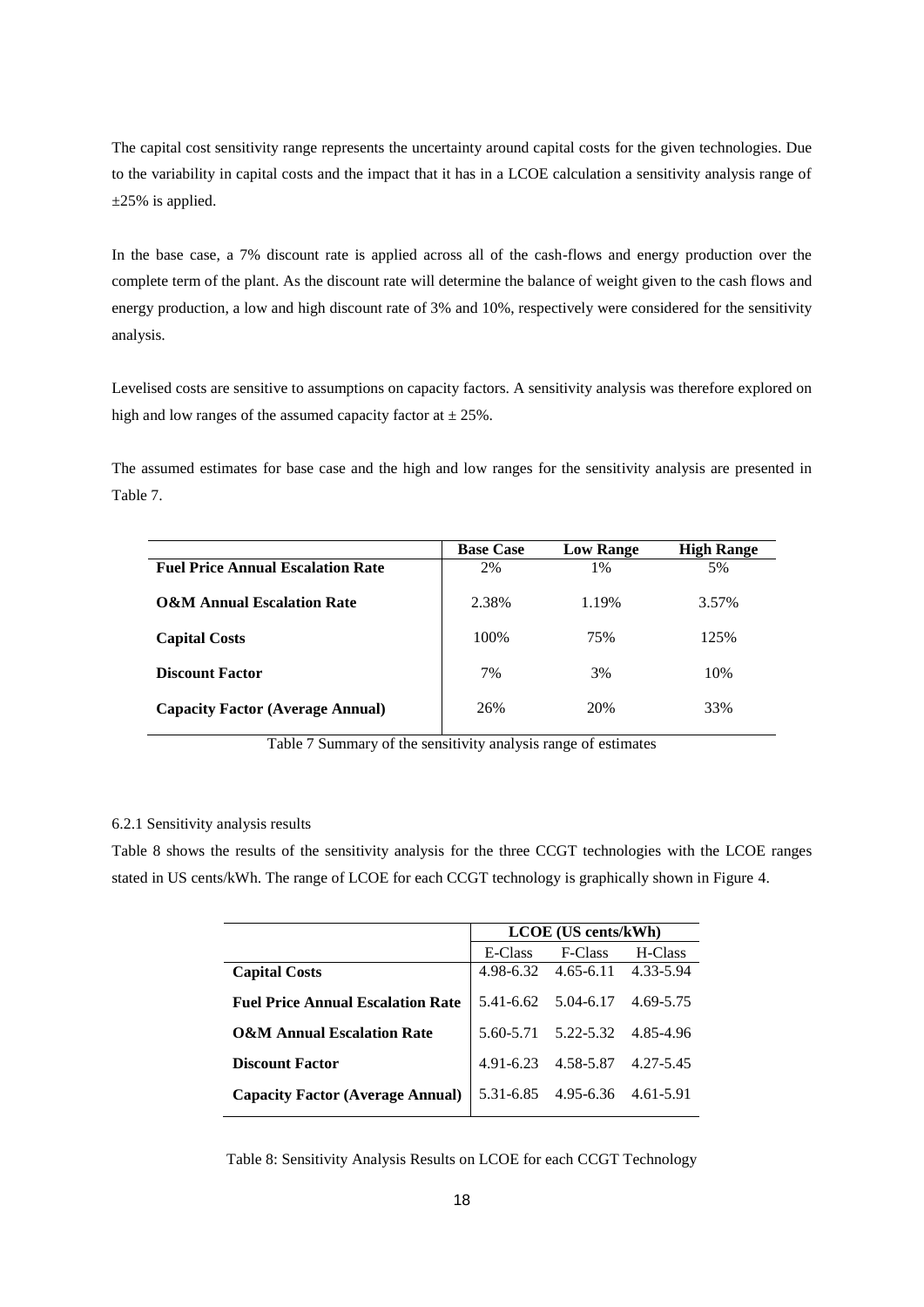The ranges of LCOE costs (in US cents/kWh) from the sensitivity analysis relative to the base case for each CCGT technology are shown in Figures 5-7.



Figure 4 Sensitivity analysis range of LCOE for each CCGT Technology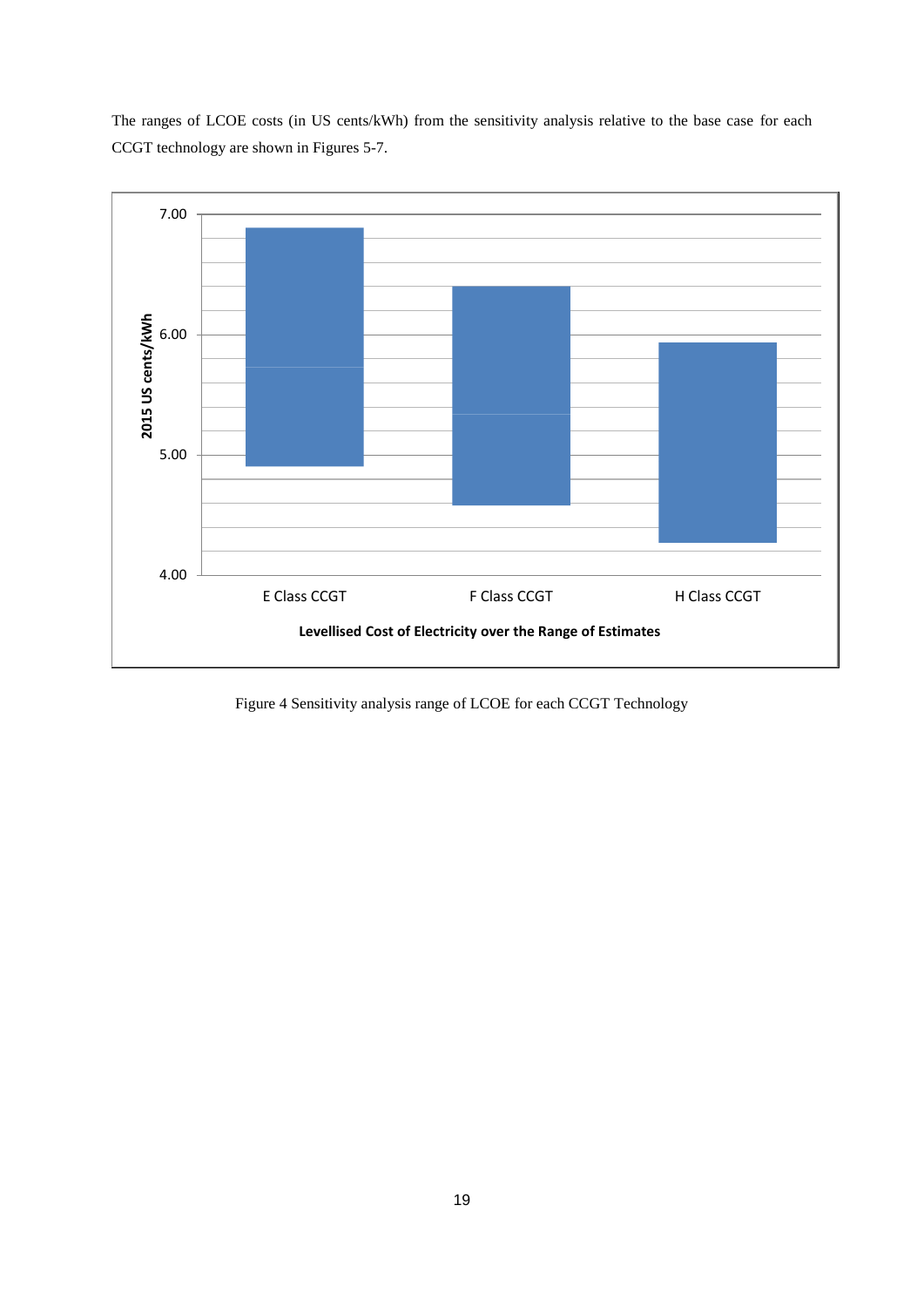

Figure 5 E-Class Sensitivity Analysis Results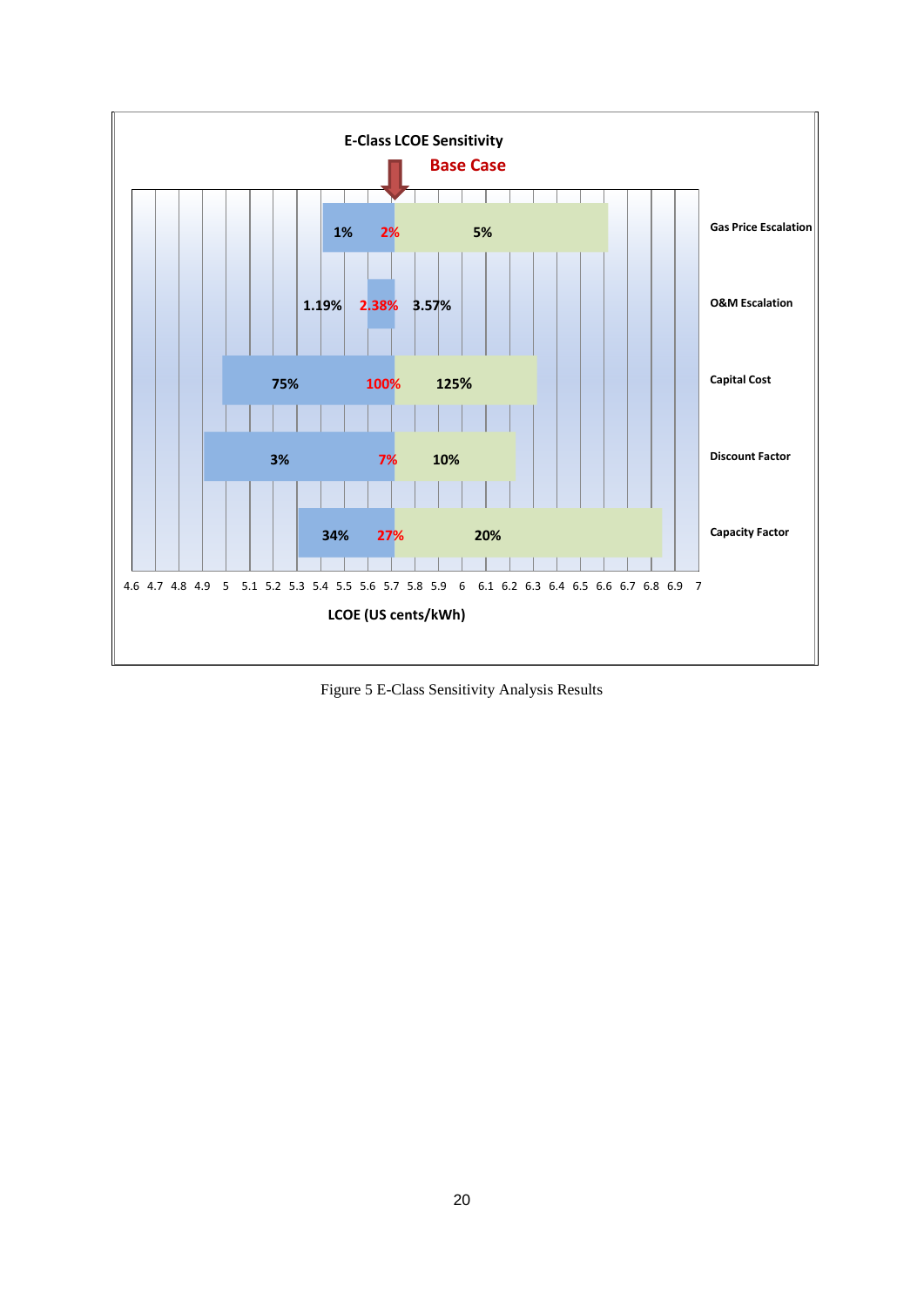

Figure 6 F-Class Sensitivity Analysis Results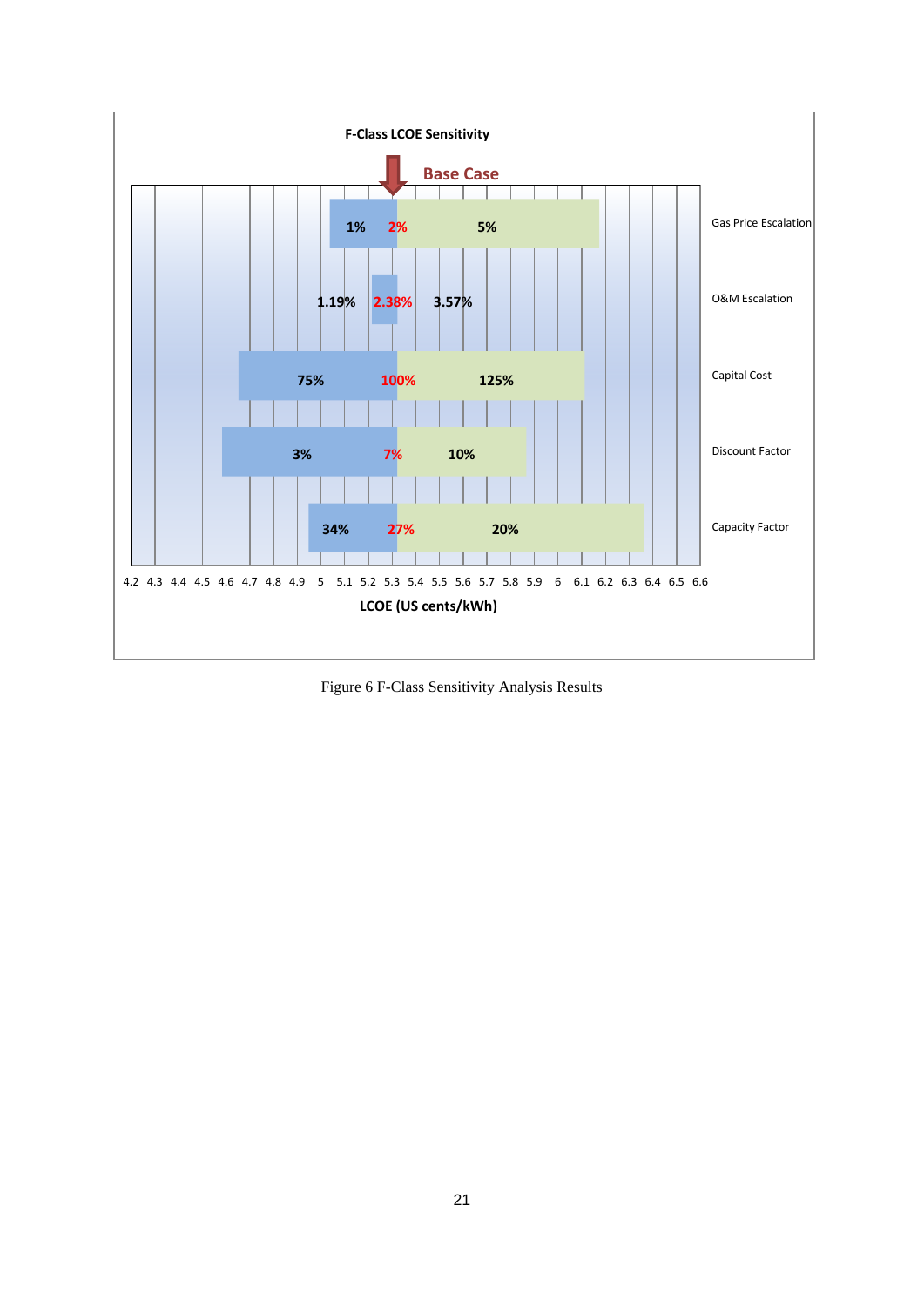

Figure 7 H-Class Sensitivity Analysis Results

The sensitivity analysis on fuel price escalation shows that the assumed fuel cost has a large impact on the LCOE for all technologies. This impact is more pronounced for the less efficient E-class with the high gas price escalation resulting in an LCOE of 6.62 US cents/kWh which is approximately 17% more than the base case LCOE. The affects are not as pronounced for the more efficient F- and H-classes where capacity factor and capital costs have more of an influence respectively.

The sensitivity analysis shows that a low capital cost scenario results in the second lowest LCOE for all the CCGT technologies after the discount factor. The low capital cost has a strong influence on the LCOE because when the upfront investment costs are lower, the NPV of total costs will decrease significantly. The high capital cost scenario does not assert as much influence on the LCOE for the lower efficiency E class. In this scenario, the LCOE of 6.32 US cents/kWh is lower than the LCOE for the high gas price escalation scenario and the low capacity factor scenario at 6.62 and 6.85 US cents/kWh respectively. This can be attributed to the impacts of higher fuel costs. Conversely for the most efficient H-class, the high capital cost scenario has the most detrimental effect on the LCOE with a cost of 5.94 US cents/kWh calculated.

The  $\pm$  25% range between the plausible low and high scenarios results in similar outcomes for the different CCGT technologies. For E-class, the low capacity factor has the biggest impact on the overall LCOE at 6.85 US cents/kWh. The high capacity factor at 5.31 US cents/kWh is third in its impact behind capital costs and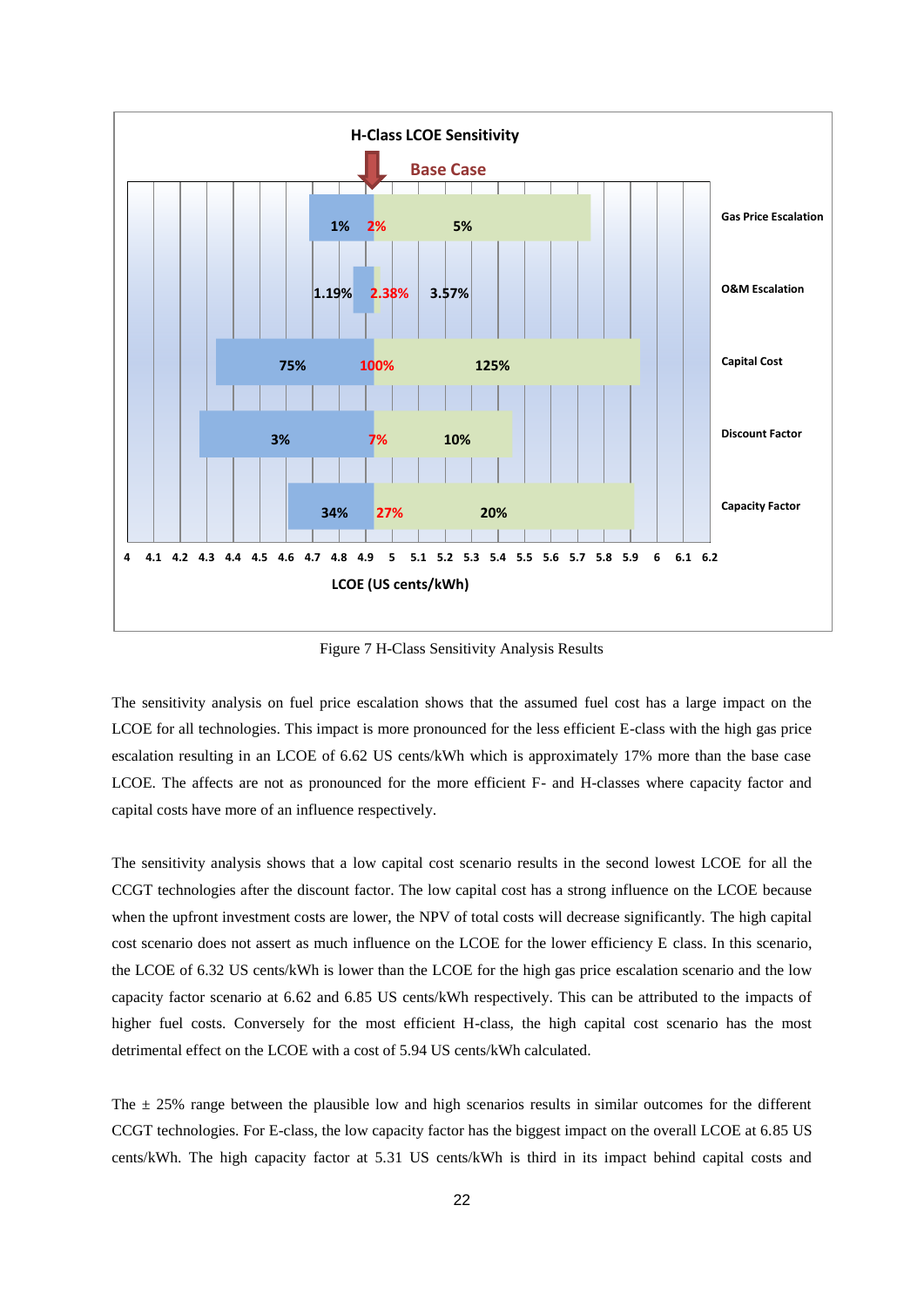discount factor. The lower efficiencies and power outputs of the E-class drive it LCOE costs and when the capacity factor is low there is further reduced cost competiveness.

Similarly for the F-class, the low capacity factor has the biggest impact on the overall LCOE at 6.36 US cents/kWh. The high capacity factor is also third in its impact behind capital costs and discount factor and is calculated at 4.95 US cents/kWh.

The high capacity factor scenario for H-class is similar to E- and F-class in that the LOCE at 4.61 US cents/kWh is third in its impact behind capital costs and discount factor. However the low capacity factor for the H-class results in a different outcome when compared to E- and F-class. The LCOE at 5.91 US cents/kWh is second to the high capital cost scenario at 5.94 US cents/kWh. This may be attributable to the much larger power and efficiencies and the generation outputs and costs offset the reduced running hours in comparison to the E- and Fclasses.

In all cases the low discount rate of 3% resulted in the lowest LCOE for each technology. The lowest LCOE calculated over all scenarios was at 4.27 US cents/kWh for H-class at a 3% discount rate. The high discount rate analysis shows less of an influence and the resulting LCOEs were lower for all technologies than the scenarios of high capital costs, high fuel price escalation and low capacity factor.

A low discount rate represents a low risk investment and as such the full benefits of power production are realised at this case. This is especially evident as there are no revenue streams considered in the LCOE model and it is only the fuel and O&M costs which are discounted. The discounting is applied over the economic life of the plants which is assumed to be somewhat longer than typical financing terms. This approach allows the estimates to be viewed as neutral in financing and risk terms and the high discount rate affect is somewhat reduced.

In all cases the O&M escalation had the least amount of influence on the LCOE for all technologies. For E-class the LCOE range only diverged from the base case of 5.71 US cents/kWh to 5.60 US cents/kWh at the low rate of escalation and the effect of a high escalation rate was negligible (<0.05%). The effect on the F-class was similar in that the base case of 5.32 US cents/kWh only moved noticeable for the low escalation rate to 5.22 US cents/kWh. Lastly the H-class was somewhat similar with a LCOE range of between 4.85 – 4.96 US cents/kWh against a base case LCOE of 4.93 US cents/kWh.

The impacts of O&M cost escalation is considered to be so small due to the fact that the O&M cost is the smallest cost factor in the LCOE and only accounts for less than 11% of the total base case costs for each CCGT technology.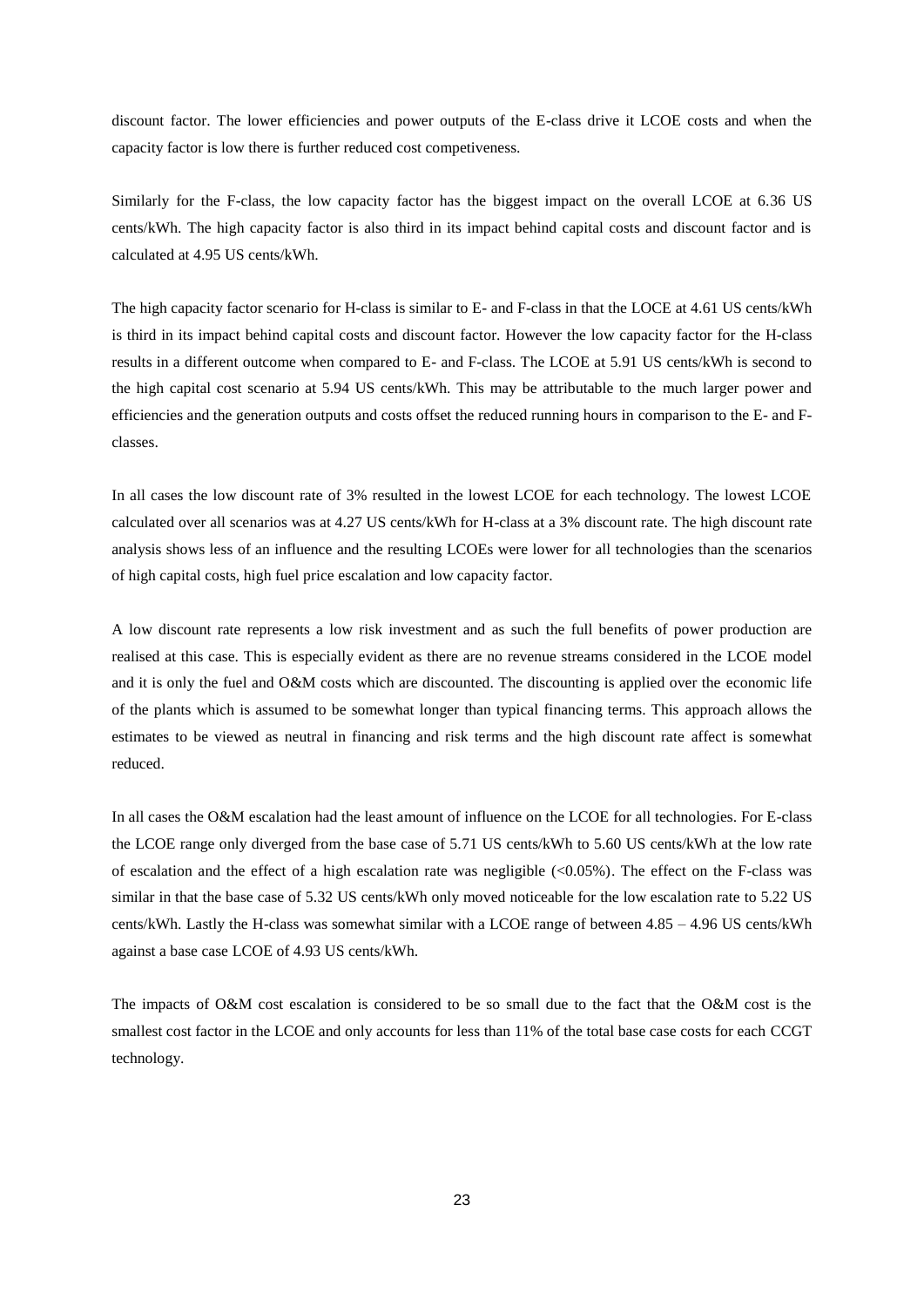### 6.3 LCOE comparisons

The LCOE (in US cents/kWh) of utility-scale electricity generation technologies in the GCC as calculated by IRENA (2016) is presented in Figure 8 for comparison purposes. The LCOE of gas fired generation technologies is shown to range approximately between 3-7 US cents/kWh for fuel gas prices between 1-8 USD/MMBTU. This correlates with the calculated LCOE for the base case which is between 4.93 - 5.71 US cents/kWh at 3 USD/MMBTU. For the sensitivity analysis the range is  $4.27 - 6.85$  US cents/kWh for fuel prices starting at 3 USD/MMBTU and increasing to over 10 USD/MMBTU.



Figure 8 LCOE of utility-scale electricity generation technologies in the GCC (US cents/kWh) (IRENA, 2016)

Recent market developments in the UAE have put the region on the global map with some of the lowest LCOE recorded from solar PV. The recent tender in September 2016 for a 350MW solar power plant to be built on an IPP basis in Sweihan, in east Abu Dhabi resulted in the lowest bid at 2.42 US cents/kWh (The National, 2016a). This PV price is one of the lowest in the world and it is stated by IRENA (2016) that this price level is more competitive than oil and gas plants in the GCC region.

Another reference is the first phase of the 3,600 MW Hassyan coal power plant awarded by DEWA in October 2015 which it was estimated to have a LCOE of 4.501 US cents/kWh under a 25 year power purchase agreement (ACWA Power, 2015). It is also noted that estimates for the cost of nuclear power in the UAE are around 11 US cents/kWh (IRENA, 2016).

It is evident from the LCOE calculation that the more advanced the CCGT technology, the greater its competitiveness. The H-class technology, with its significantly higher power outputs and efficiencies has the lowest LCOE calculated at 4.27 US cents/kWh at a 3% discount rate. This LCOE is more competitive than most of the recent solar PV and coal fired plants awarded in the UAE in 2015. However the strong influence of gas prices and capacity factor on the LCOE could reduce the competitiveness of advanced CCGT technology. This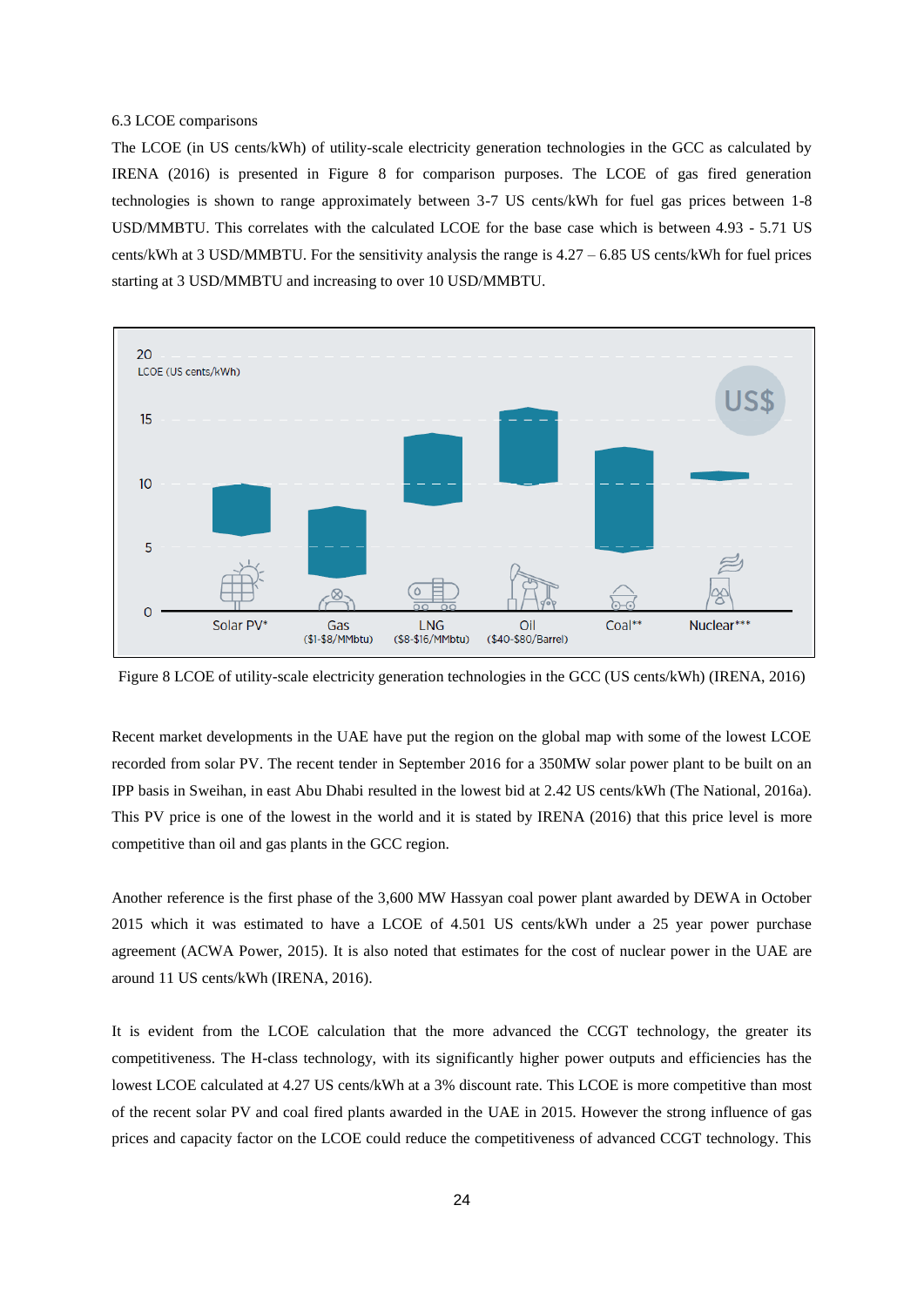is possible in the scenarios where gas prices were to rise in the short term or if the penetrations of other power generation technologies were to increase further to a point where CCGT plants would operate less and less.

Given the current UAE transition away from natural gas fired power plants, it is likely that in the long term, solar, coal and nuclear power plants will be on top of the merit order for dispatch and that CCGT plant may be displaced and forced offline especially during periods of low demand. Power is dispatched in accordance with a least cost merit order. The basis of the merit order includes amongst others, the plant availability, start-up prices, fuel priority and efficiency. Solar or nuclear power could be a least-cost option for base load power generation under a wide range of scenarios due to the very low costs of electricity production. If however the majority of the substantial fixed and variable costs for the nuclear plants in the UAE will be carried by the national government and the running costs are incorporated into electricity tariffs, then the economics of nuclear power may not be cost effective against CCGT plants in the short-term. Possible merit order effects on the installed CCGT capacity are shown in Figure 9.



Figure 9 Merit order effects on installed CCGT capacity

Another future potential factor to the competitiveness of CCGT technology in comparison to nuclear and solar power are carbon emissions costs. The introduction of carbon emissions schemes and a rise in  $CO<sub>2</sub>$  costs may have a significant impact on the contest between coal, gas, renewable and nuclear power. The UAE renewable energy policies and the goals to reduce GHG emissions are on a voluntary basis however and there are no obligations or legally binding targets to reduce its significant GHG emissions.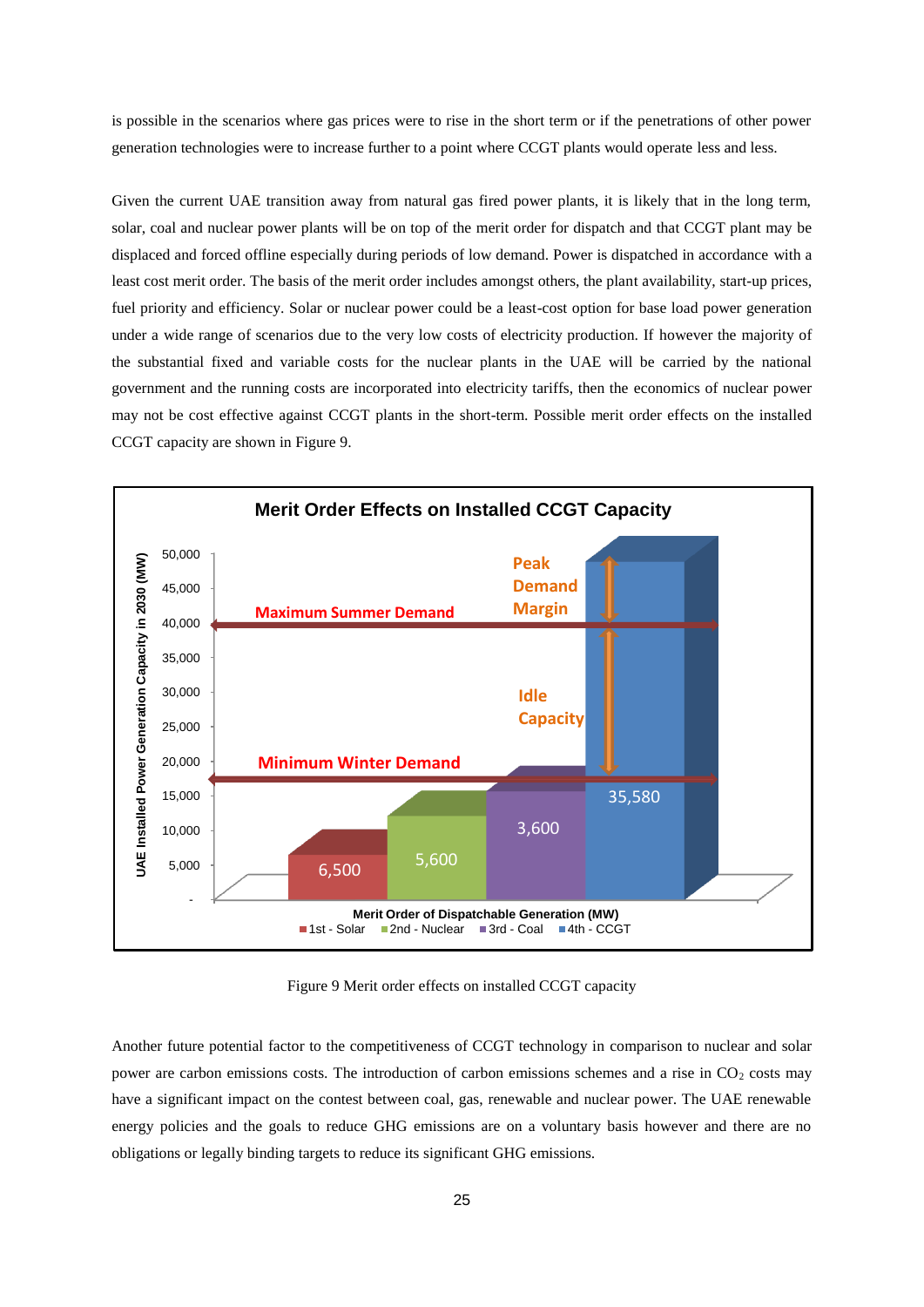### 6.4 Long term implications for existing CCGT plants

The new power generation market in the UAE poses challenges to existing CCGT plants who wish remain in operation and for network operators who need to preserve a reliable grid. A major constraint in the UAE power generation market is the predisposition in IPP development models towards building base load power plants that are required to be available to operate at all and any time to provide cheap electricity. An efficient electrical system must be balanced with several power generation technologies that are flexible to meet base-, part- and peak-load demands. To achieve this balance there must be a change in strategy and system planners should consider the development of more flexible capacity in addition to building large scale base load IPPs. Future IPP tenders could be specified in such a way as to allowing developers to design a flexible plant for various load regimes.

The introduction of intermittent solar and base load nuclear and coal power generation technologies in the incumbent CCGT power market may complicate the existing IPP models and private investors could have future additional risks to consider and manage. IPP generators may not be able to adequately recover the costs from increased cycling operations as a result of the increased daily and seasonal fluctuations in demand.

The long-term off-take contracts for IPPS are typically between 15 and 25 years and certain costs such as the O&M, interest rates, currencies and fuel prices are fixed at financial close. In a typical UAE IPP structure there is only 40% equity for the foreign investor, but this foreign investor takes all of the operational responsibility. Investors considering increased risks from increased cycling operations as part of their investment strategy decision may increase the rates of return.

Another issue for existing IPP"s is that less than 5% of an IPP"s income actually depends on power production, and this is a pass-through cost. The main income is based on maintaining a target availability figure. Maintaining this target availability is of key importance to ensuring the expected rate of return to the investor. If there are increased cycling operations which result in increased downtime or decreased efficiencies or availabilities, then the risk of maintaining the targets is increased. Private investors" required real rates of return may be higher than the 3%, 7% and 10% discount rates used in this study and the time required to recover the invested capital may be shorter than the assumed 25 years.

The contractual terms of IPPs may need to be reviewed and dealt with by policy makers prior to any future reforms to the existing UAE electricity market. While advanced CCGT plants can be more suitable for flexible operation, current installed units may still be required to operate for many more years. Any imbalances to existing IPP structures may deter future foreign investment and increase electricity generation and transmission costs over time. There is also the risk of creating stranded generation assets if electricity demand growth slows down.

Additional costs to existing IPPs resulting from cycling operations could be recuperated through Capacity Remuneration Mechanisms (CRMs). Such mechanisms could remunerate the fixed/capital costs of IPP plants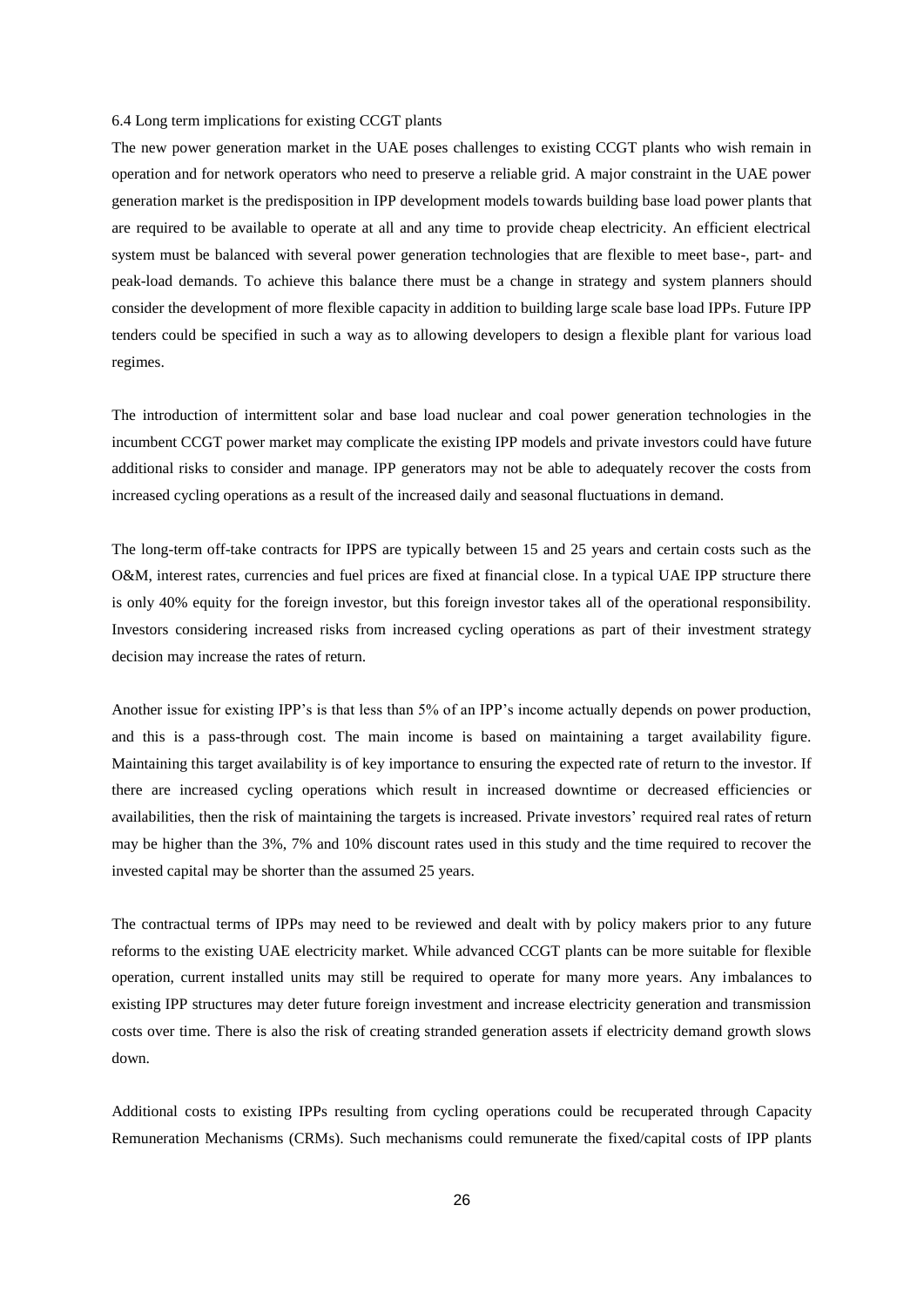which are suddenly required to operate in a fast ramping and fast cycling manner. Such methods are already seen in more mature diversified markets in Europe. In order to successfully utilise CRMs in such manner, it is first necessary that existing CCGTs adapt to more flexible operations.

# **7.0 Conclusions**

This study set out to investigate the future UAE power generation profile and to evaluate the competitiveness of CCGT technology for the new electricity market. Traditional and advanced CCGT technologies were examined in detail and the key technical and economic factors that affect the competitiveness of these CCGT units were evaluated.

In examining the forecasted power generation profile it was identified that the utilisation rate of CCGT units will initially decrease significantly as penetrations of solar, clean coal and nuclear power increase. However to meet the forecasted energy demands of the UAE approximately 11 GW of new CCGT units will be required to bridge the gap that low-carbon technologies do not provide. The merits of incorporating advanced CCGT technology into the future power system to meet this demand were investigated. The results showed that advanced H-class technology has the lowest LCOE and as such matches the major market drivers for the UAE energy transition, namely; competitive lifecycle costs, high thermal efficiencies which reduce fuel costs and limit  $CO<sub>2</sub>$  emissions and a high operational flexibility.

The results indicate the important challenges that older CCGT technologies face due to their lower thermal efficiencies and their lesser ability to operate on a more flexible basis to account for load variations and two shift operations caused by the intermittent solar generation.

This study conveniently facilitates future discussions on the opportunities and challenges of the UAE"s energy transition for developers, electricity suppliers and national policy makers. It highlights the importance of investing in flexible generation and of upgrading existing plant to be more efficient and capable of cycling operations.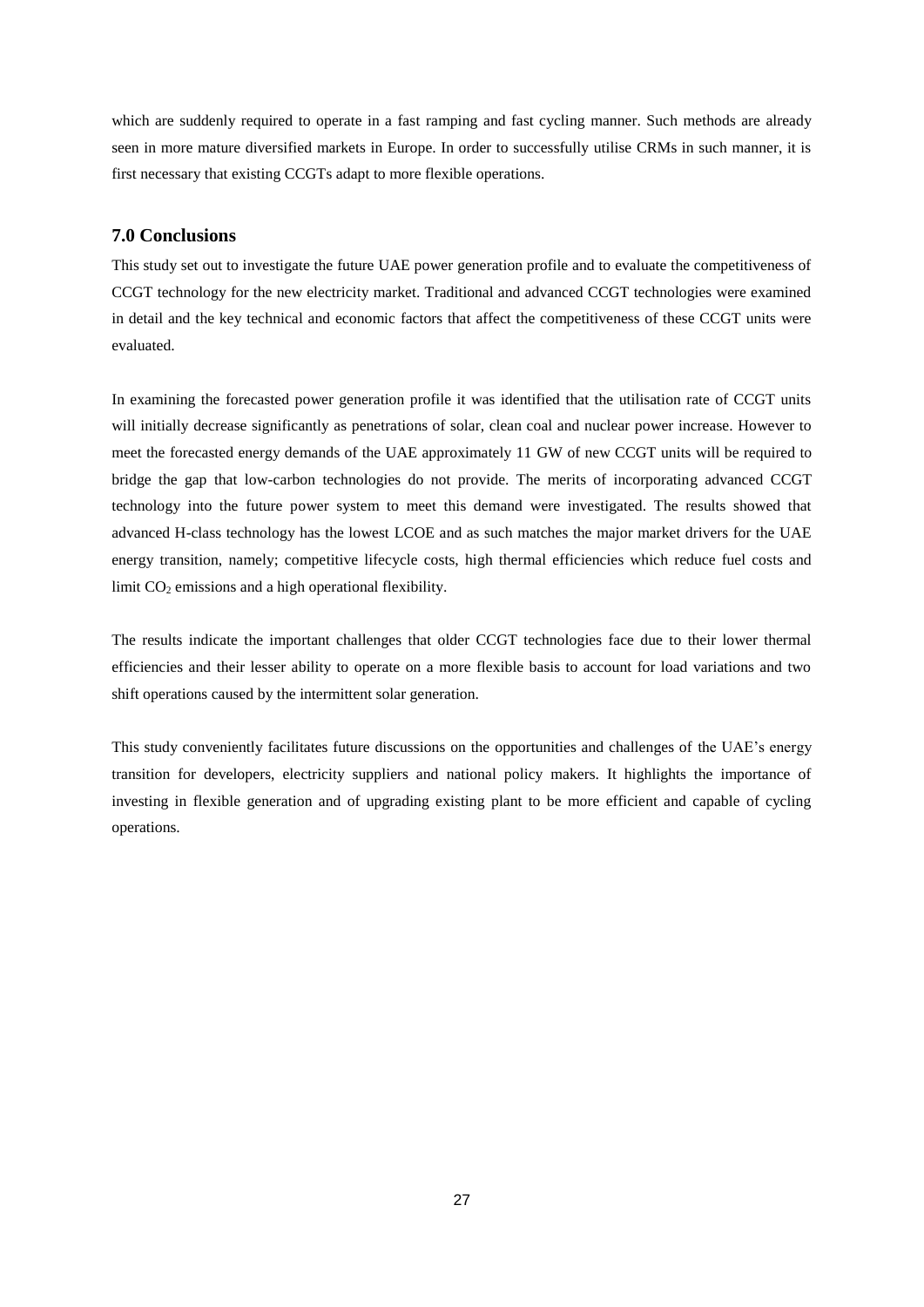# **References**

ACWA Power, 2015. DEWA awards first clean coal power plant "Hassyan" in the Middle East to consortium led by HEI and ACWA Power. [Online]

Available at: [http://acwapower.com/news-home-page/dewa-awards-first-clean-coal-power-plant-hassyan-in-the](http://acwapower.com/news-home-page/dewa-awards-first-clean-coal-power-plant-hassyan-in-the-middle-east-to-consortium-led-by-hei-and-acwa-power/)[middle-east-to-consortium-led-by-hei-and-acwa-power/](http://acwapower.com/news-home-page/dewa-awards-first-clean-coal-power-plant-hassyan-in-the-middle-east-to-consortium-led-by-hei-and-acwa-power/) [Accessed 02 03 2016].

ADEC, 2008. Policy of the United Arab Emirates on the Evaluation and Potential Development of Peaceful Nuclear Energy, Abu Dhabi: Abu Dhabi Executive Council.

Access, 2015. Dubai Energy Outlook 2020, Dubai: Access.

ADWEC, 2015a. Statistical Report 1998 - 2014, Abu Dhabi: Abu Dhabi Water & Electricity Company.

ADWEC, 2015b. Demand Side Management in Abu Dhabi and the UAE; Challenges and Opportunities, Abu Dhabi: Abu Dhabi Water & Electricity Company.

Boersma T, Griffiths S, 2016. Reforming Energy Subsidies: Initial Lessons from the United Arab Emirates, Washington D.C: Brookings Institution.

Booz & Company, 2010. Gas Shortage in the GCC - How to Bridge the Gap, Abu Dhabi.

Bullinger P, 2012. Enhanced Water/Steam Cycle for Advanced Combined Cycle Technology. Bangkok, Power Gen Asia.

BusinessWire. GE Sets Guinness World Records™ Title For Most Efficient Power Plant [Online]

Available at: [http://www.businesswire.com/news/home/20160617005141/en/GE-Sets-Guinness-World-](http://www.businesswire.com/news/home/20160617005141/en/GE-Sets-Guinness-World-Records%E2%84%A2-Title-Efficient)[Records%E2%84%A2-Title-Efficient](http://www.businesswire.com/news/home/20160617005141/en/GE-Sets-Guinness-World-Records%E2%84%A2-Title-Efficient)

[Accessed: 14 11 2016].

Dargin, J., 2010. Addressing the UAE Natural Gas Crisis: Strategies for a Rational Energy Policy, Dubai: Dubai Initiative, Harvard Kennedy School.

DEWA,2016.Electricity,[Online]

Available at:<https://www.dewa.gov.ae/aboutus/electStats2014.aspx> [Accessed 12.2.2016].

DSCE, 2014. State of Energy Report, Dubai: Dubai Supreme Council of Energy.

Ducker, Michael J. The Fall of the F-Class Turbine [Online]

Available at: [http://www.power-eng.com/articles/print/volume-119/issue-8/features/the-fall-of-the-f-class](http://www.power-eng.com/articles/print/volume-119/issue-8/features/the-fall-of-the-f-class-turbine.html)[turbine.html](http://www.power-eng.com/articles/print/volume-119/issue-8/features/the-fall-of-the-f-class-turbine.html) [Accessed: 11 02 2016].

EIA, 2015. Levelized Cost and Levelized Avoided Cost of New Generation Resources in the Annual Energy Outlook 2015, US Energy Information Administration.

EPRI, 2004. Effects of Flexible Operation on Turbines and Generators, California: EPRI.

IBP Inc., 2015. United Arab Emirates Energy Policy, Laws and Regulations Handbook: Strategic Information and Basic Laws, Lulu.com.

Index Mundi, 2016. Natural Gas Monthly Price - UAE Dirham per Million Metric British Thermal Unit. [Online] Available at

[http://www.indexmundi.com/commodities/?commodity=natural-gas&months=120&currency=aed](http://www.indexmundi.com/commodities/?commodity=natural-gas&months=120¤cy=aed) [Accessed 28 03 2016].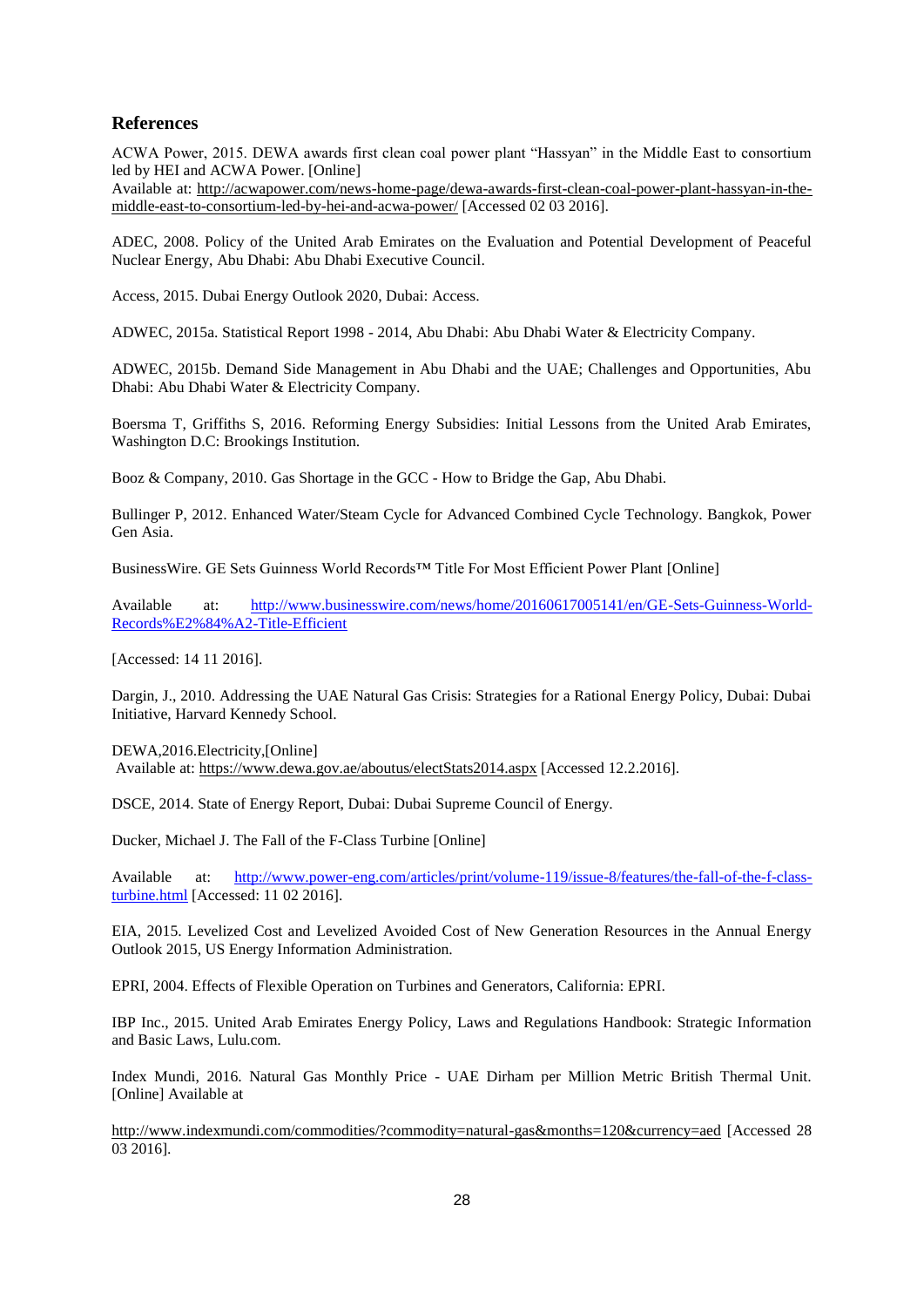IRENA, 2016. Renewable Energy Market Analysis: The Gcc Region, Abu Dhabi: The International Renewable Energy Agency.

Jamil M, Ahmad F, Jeon Y, 2016. Renewable energy technologies adopted by the UAE: Prospects and challenges – A comprehensive overview, Renewable and Sustainable Energy Reviews, 55, 1181–1194.

Juaidi A, Montoya FG, Gázquez JA, Manzano-Agugliaro F, 2016. An overview of energy balance compared to sustainable energy in United Arab Emirates, Renewable and Sustainable Energy Reviews, 55, 1195–1209.

Kirwan DF, 2014. Energy Resources in Science Education: Science and Technology Education and Future Human Needs, Elsevier Science.

Kovacevic R, Pflug,CG, Vespucci MT, 2013. Handbook of Risk Management in Energy Production and Trading. illustrated ed., Springer US.

Marsh D, 2015. Doing Business in the Middle East: A cultural and practical guide for all Business Professionals. revised ed., Hachette UK.

Masdar Institute & IRENA, 2015. Renewable Energy Prospects: United Arab Emirates, REmap 2030 analysis, Abu Dhabi: IRENA. Available at: [http://www.irena.org/remap/irena\\_remap\\_uae\\_report\\_2015.pdf](http://www.irena.org/remap/irena_remap_uae_report_2015.pdf) [Accessed 07- 02-2016]

Mitsubishi Heavy Industries, 2014. Development of the High Efficiency and Flexible Gas Turbine M701F5 by Applying "J" Class Gas Turbine Technologies, Tokyo: MHI.

Mills R, 2012. Middle East Energy Outlook, Manaar.

Mott MacDonald, 2010. UK Electricity Generation Costs Update, Brighton: Mott MacDonald.

Narbel P, Hansen J P, Lien JR, 2014. Energy Technologies and Economics, Springer.

Nicholson, Martin, 2012. The Power Makers' Challenge: And the Need for Fission Energy: Springer Science & Business Media.

NREL, 2010. Cost and Performance Assumptions for Modeling Electricity Generation Technologies, Fairfax: National Renewable Energy Laboratory.

OME, 2007. The Drivers of Electricity Demand and Supply, s.l.: L"Observatoire Méditerranéen de l"Energie.

PA Consulting, 2014. Energy Market Authority: Review of the Vesting Contract Technical Parameters for the period 1 January 2015 to 31 December 2016, Wellington: PA Consulting.

Parsons Brinckerhoff, 2009. Thermal Power Station Advice - Fixed & Variable O&M Costs, Auckland: PB Power.

Parson Brinckerhoff, 2012. Electricity Generation Cost Model - 2012 Update of Non Renewable Technologies, Parsons Brinckerhoff.

Ramadhan M, Hussain A, Behbehani D, 2013. The Prospect of Solar Energy in the Development of Power Stations in the State of Kuwait. Journal of Renewable Energy, Volume 2013.

Robertson D G, Hampson S, Fernandes, JP, 2010. Damage to CCGTs due to Cyclic Operation, Surrey: European Technology Development Ltd, ETD Report No: 1097-gsp-111.

Rodilla P, Cerisola S, Batlle C, 2012. Modelling the major overhaul cost of gas-fired plants in the unit commitment problem, ITT.

Scribbler R, 2015, Solar in the Desert - PV to Bury Fossil Energy on Price Before 2025. [Online]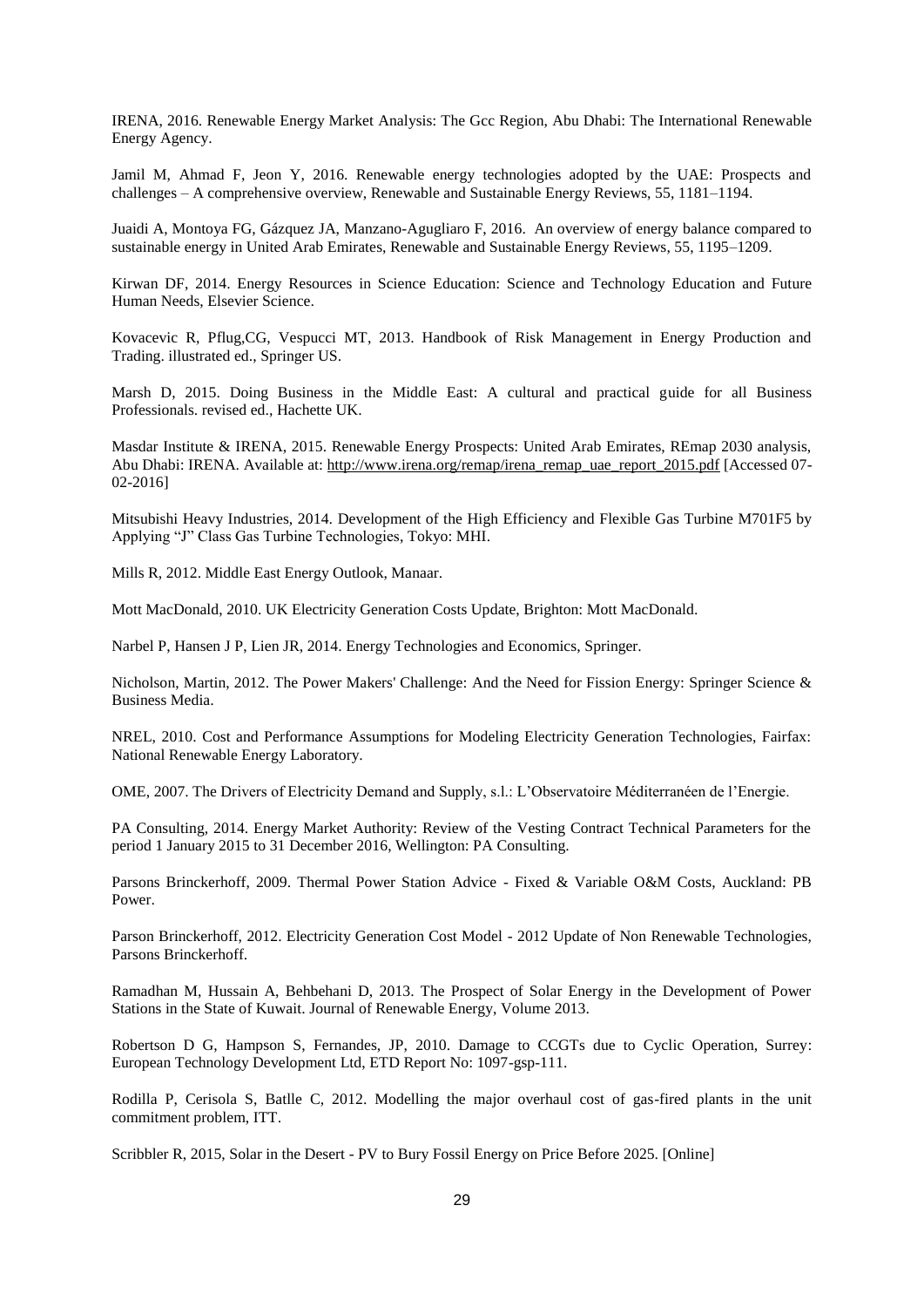Available at: [https://robertscribbler.com/2015/02/25/sunlight-in-the-desert-solar-to-beat-out-fossil-energy-on](https://robertscribbler.com/2015/02/25/sunlight-in-the-desert-solar-to-beat-out-fossil-energy-on-price-before-2025/)[price-before-2025/](https://robertscribbler.com/2015/02/25/sunlight-in-the-desert-solar-to-beat-out-fossil-energy-on-price-before-2025/) [Accessed 06 02 2016].

Sgouridis S, Griffiths S, Kennedy S, Khalid A, Natalia Zurita N, 2013. A sustainable energy transition strategy for the United Arab Emirates: Evaluation of options using an Integrated Energy Model, Energy Strategy Reviews, 2 (1), 8-18.

SI Ocean, 2013. Ocean Energy: Cost of Energy and Cost Reduction Opportunities, The Strategic Initiative for Ocean Energy.

Strategy&, 2015. Energy efficiency in the UAE: Aiming for sustainability, s.l.: Strategy&.Available at: <http://www.strategyand.pwc.com/reports/energy-efficiency-in-uae> [Accessed 12-01-2016]

Tamvakis M, 2015. Commodity Trade and Finance. 2, revised ed. CRC Press.

Trading Economics, 2016. United Arab Emirates Inflation Rate. [Online]

Available at:<http://www.tradingeconomics.com/united-arab-emirates/inflation-cpi> [Accessed 04 04 2016].

Troy N, 2011. Generator Cycling due to High Penetrations of Wind Power, PhD Thesis, University College Dublin, Ireland.

UAE MOE, 2014. Statistical Annual Report Electricity and Water 2011 - 2013, Abu Dhabi: UAE Ministry of Energy.

World Energy Council, 2013. World Energy Perspective Cost of Energy Technologies, London: World Energy Council.

Zachary, D. J., 2008. Turbine technology maturity: A shifting paradigm. [Online].

Available at:<http://www.powermag.com/turbine-technology-maturity-a-shifting-paradigm/?pagenum=2>

[Accessed 11 2 2016].

Zwebek A, Pilidis P, 2003. Degradation Effects on Combined Cycle Power Plant Perfromance - Part 1: Gas Turbine Cycle Component Degradation Effects. Journal of Engineering for Gas Turbines and Power, 125, 651- 663.